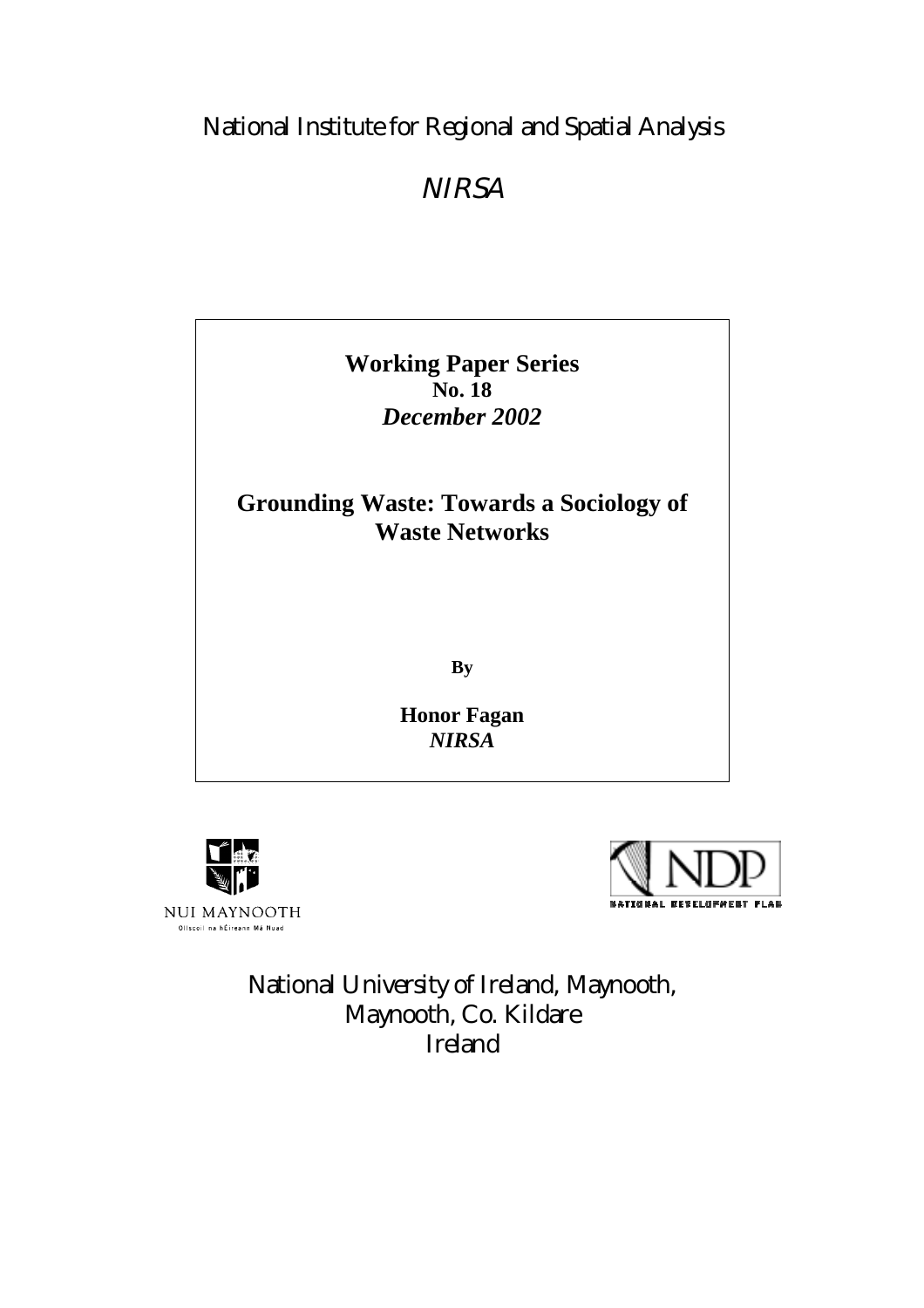Grounding Waste: Towards a Sociology of Waste Networks.

*This article contributes towards building a sociology of waste. It advances a network analysis framework to understand the position and role of the various actors involved in waste governance in Ireland, North and South. It is the state at the EU and national levels that has sought to deal with waste within the competing sustainability and competitiveness paradigms. However, this article also argues for the critical importance of 'glocal' action around waste management (incinerators in particular) in developing a sociology of waste. The issue of waste is seen in parallel terms to that of money as a new global fluid, which, nevertheless, needs to be governed. A major argument of the article is that we need to take a grounded globalisation approach to build insights into networks of waste and networked political processes of waste governance.*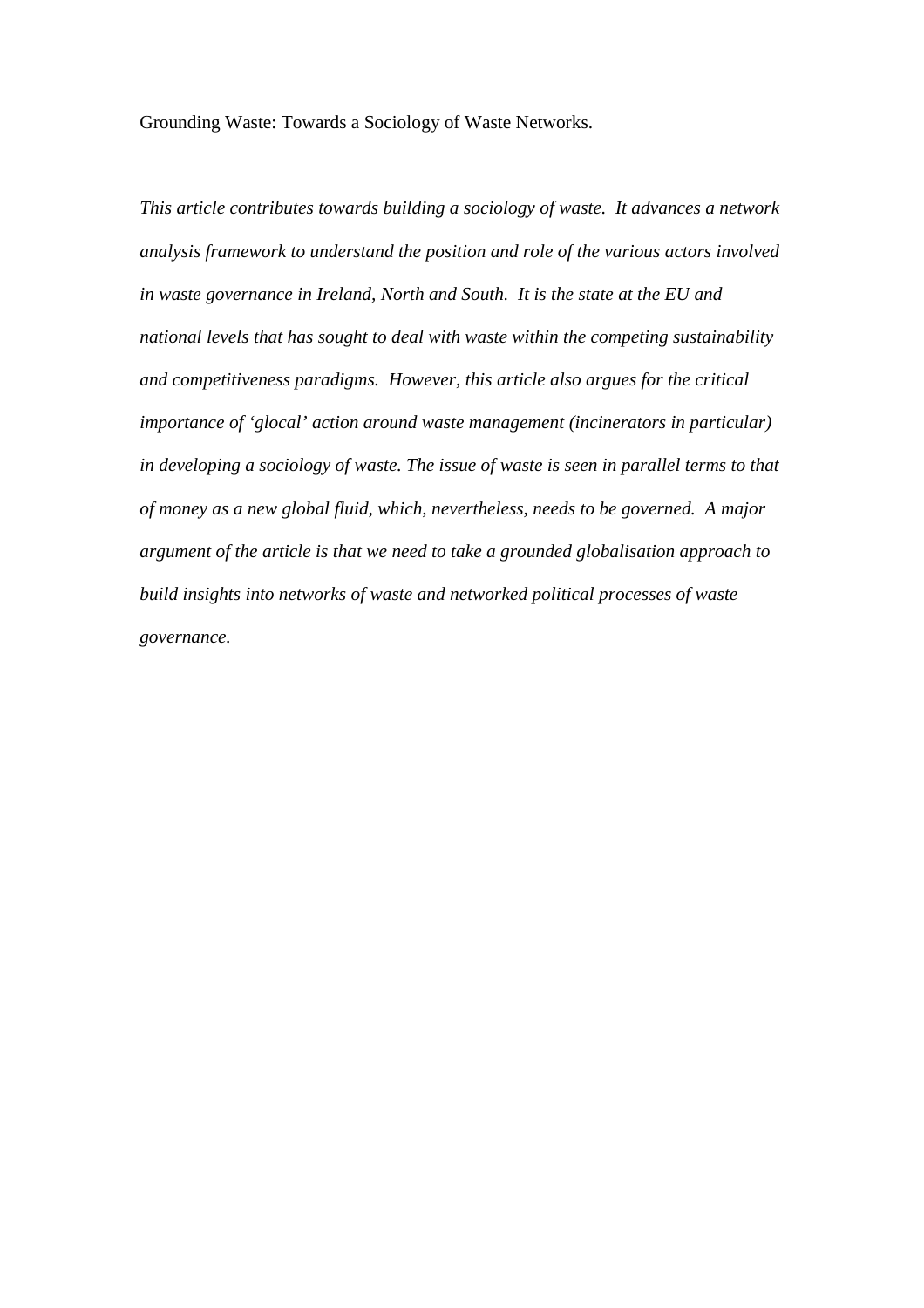#### Introduction

Two seemingly un-related events occurred in Autumn 2002. On  $16<sup>th</sup>/17<sup>th</sup>$  September two nuclear freighters came up the Irish Sea bound for Sellafield carrying a deadly cargo of plutonium mixed oxide fuel (MOX) from Japan. It was being sent back to Sellafield due to false safety records but the nuclear industry saw this as a great opportunity to expand into a new line of toxic waste management. A very different fluid also hit the global news on the  $20<sup>th</sup>/21<sup>st</sup>$  of September, when an unprecedented burst of trading in the City of London led to a £50 billion value added to the stock market. As reported at the time 'Most of the activity took place in a frantic twominute period which stunned city veterans and pushed trading systems close to collapse (Guardian,  $21^{st}$  September 2002:1). Indeed one bank lost £100 million in that two-minute frenzy. Money and waste are part of global networks that are material, technical, social and discursive. They both pose the issue of regulation in a global economy where the dominant discourse is deregulatory and in favour of 'free market' operations. However, one is alluring and the other is repulsive, so therefore far less visible sociologically.

In the recent and very successful novel Underworld, Don Delillo has a character argue that all civilization has evolved in response to the need to manage waste. However, in social theory waste can be seen as a 'lost continent', a long way behind production and consumption in terms of analysis and understanding. It is only recently that we see the beginnings of a sociology of waste (see O'Brien, 1999, Yearley, S. 1995) or a political economy of waste (Murray, 1999). O'Brien rightly argues that contemporary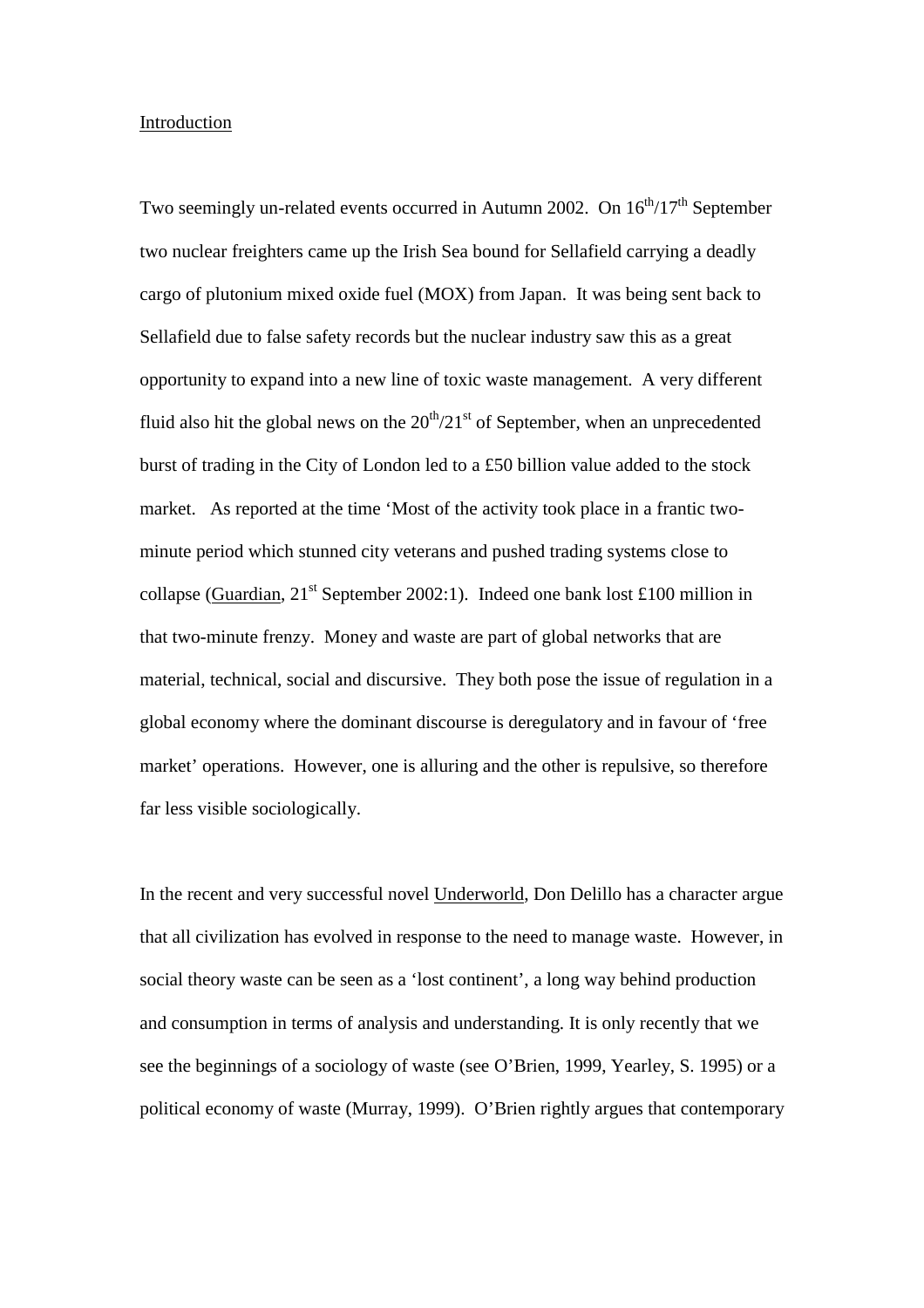sociology as a discipline, even when dealing with production and consumption at the level of everyday life, rarely deals with, theorises or acknowledges waste.

"It is as if, for the discipline of sociology in general, and for sociological theory in particular, nobody ever throws anything away or ever carries out the bin-bags for a 'waste management authority' to deal with. It is as if, when you go to a shop, restaurant, club or place of work, you work, consume or take your leisure without ever producing rubbish or detritus of any kind. Sociology treats 'waste' as if it were literally immaterial, as if it existed in a world apart from the one we inhabit in our daily, routine lives. (O'Brien,1999: 62).

This in the so-called area of 'sociology of everyday life', but even in the sociology of the environment, another fast growing substantive area, where one would expect to see a link made between global consumerism and global waste and wasting there is very little theoretical analysis done. Two major recent works in this substantive area (Becker and Jahn, 1999 and Spaargaren, G. et al, 2000) fail to address waste at all. A sociology of waste, I would argue, is urgently needed as it is key to understanding the relationship between social change and environmental change, that is, if one thinks of the earth as in any way a limited resource. It is easily as necessary as, and complimentary to, those sociologies of production and consumption that have so far led the field.

To return to the two parallel events referred to above, involving money and waste, we can analyse them theoretically by introducing the distinction between 'global networks' and 'global fluids' carried out by John Urry (2002). A network is a set of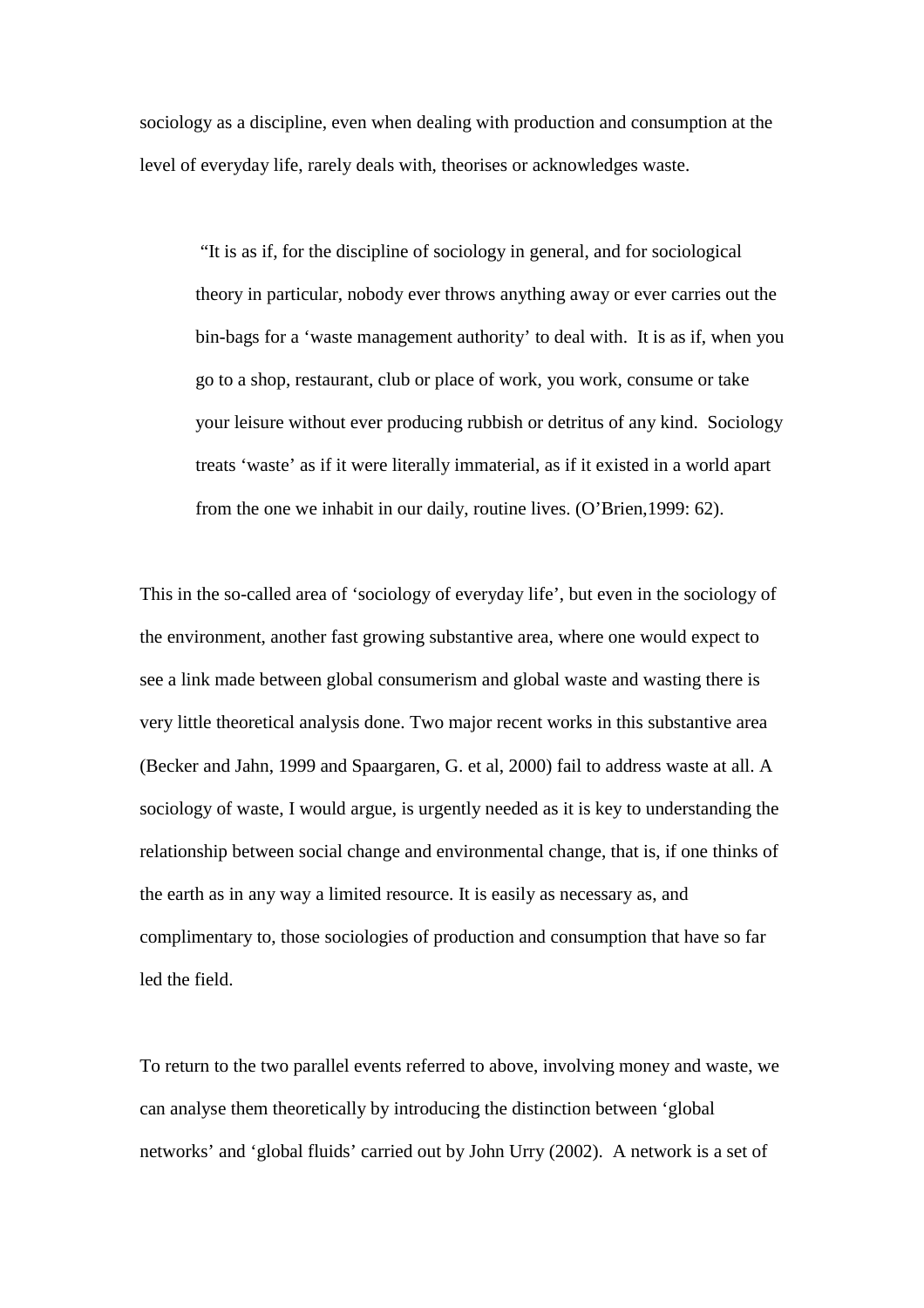inter-connected nodes, a dynamic and flexible open structure. The global economy is thus characterised by 'global commodity chains' (Gereffi, 1994). The environmental/waste issue, while it can be seen to be subject to commodity chains is perhaps best conceptualised as a 'global fluid'. Those are, according to Urry, 'flows or waves of people, information, objects, images, risk and networks across regions in heterogeneous, uneven, unpredictable and often unplanned shapes' (2002: 5). Money is one such flow but so also is waste: the first is visible, productive and well researched; the latter is usually invisible (mostly hidden), deemed unproductive and certainly not well researched.

Having recently collaborated on an all-Ireland empirical study of waste management (see Fagan and O'Hearn et al, 2001) I now propose to reflect on the subject in a less policy-oriented way, to move towards framing this type of research in more sociological terms. This article adds its voice to O Brien's in calling for a sociology of the 'rubbish society' with its concurrent 'rubbish values' and argues that in using waste as an entry point, we can begin to understand the sociological complexities of the above mentioned relationship between social change and the environment. It focuses specifically on the geo-political situation of regulation and management of waste in Ireland as one possible site from which to begin to build insights into networks of wasting and the networked political processes of waste governance. Since local studies have been traditionally ethnographic and global studies have been disembodied to a large extent, we need to bring the two together in what I would call a 'grounded globalisation' approach (cf Burawoy, 2000).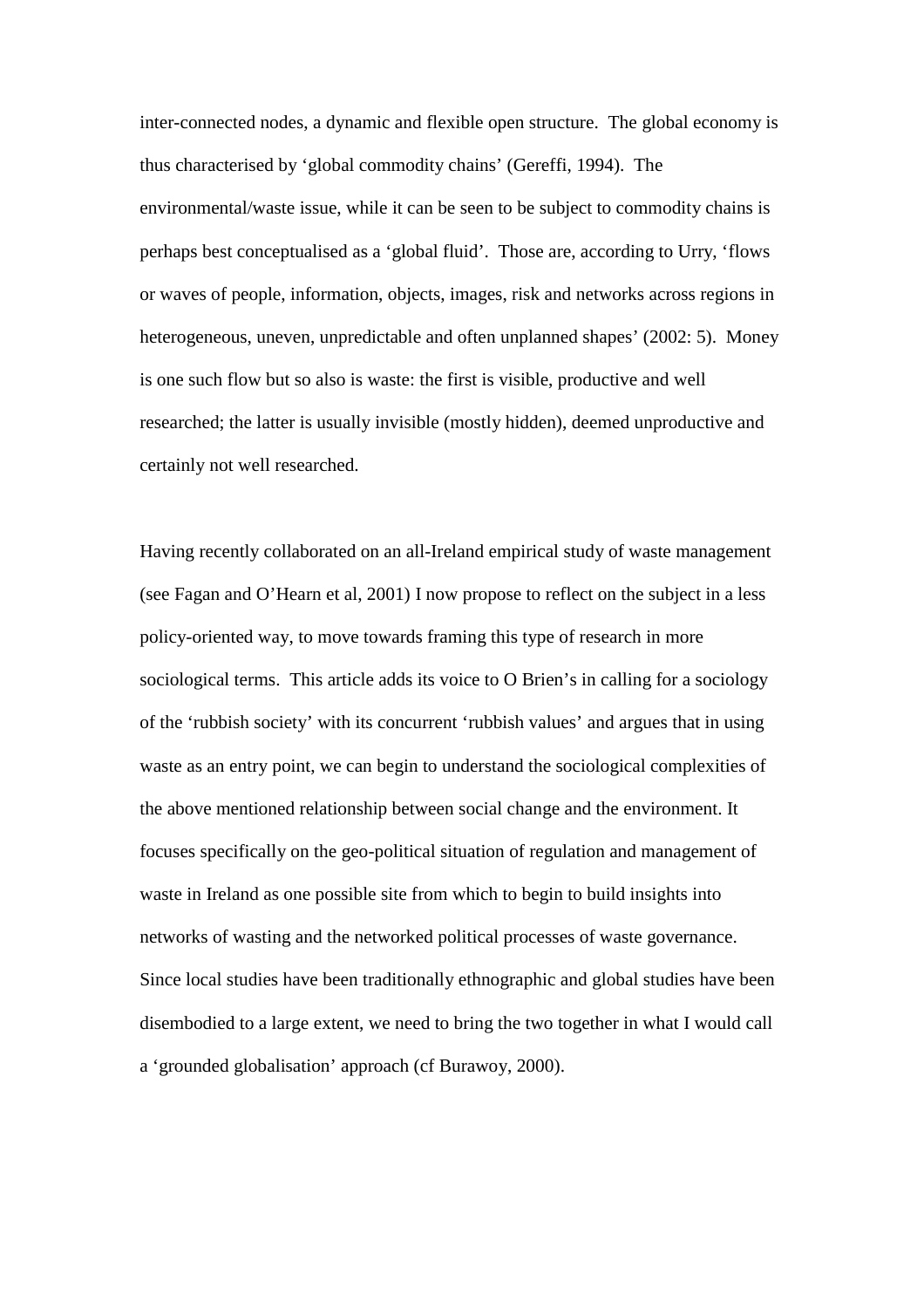#### A Network Paradigm

Global networks provide a way of framing waste through the sociological lens of global circulations (Latour) or global flows (Appadurai). A general network approach or logic is one potential framework through which to develop a sociology of waste at a general level, and at a specific level, to understand the governance of the waste economy in Ireland. In examining such a glocal phenomenon as the governance of the waste economy in the geographical context and the political complexity of all-Ireland, the limitations of network theory - that it has not seriously tackled complexity and locality while chasing patterns of circulations – can be countered.

The concept of networks represents a shift in sociological interest from the old agency/structure and macro/micro binaries to a poststructuralist terrain. It has also been influential in the natural sciences (see Prigogine, 2000). In this scenario structure becomes a verb (Law, 1992: 6) and the social a circulating entity (Latour,1997: 3). The macro/micro sociological poles are bypassed and the circulating entity of the social is seen as a process of interactive effects. Interactive effects are composed of both material and human forms. Thus in an analysis of the waste economy and of the governance of waste, a network approach allows the incorporation of a relational materialism (Law, 1992:6). Within this framework rubbish itself such as stinking landfills and the waste bin in your kitchen is networked (alive in more ways than one) with interactive effects. In other words, society is a 'heterogeneous network' (Law, 1992: 2) composed of both people and material things. Machines, people, all contribute to the process of patterning the social or creating the 'social order'. A network methodology forces the network to become the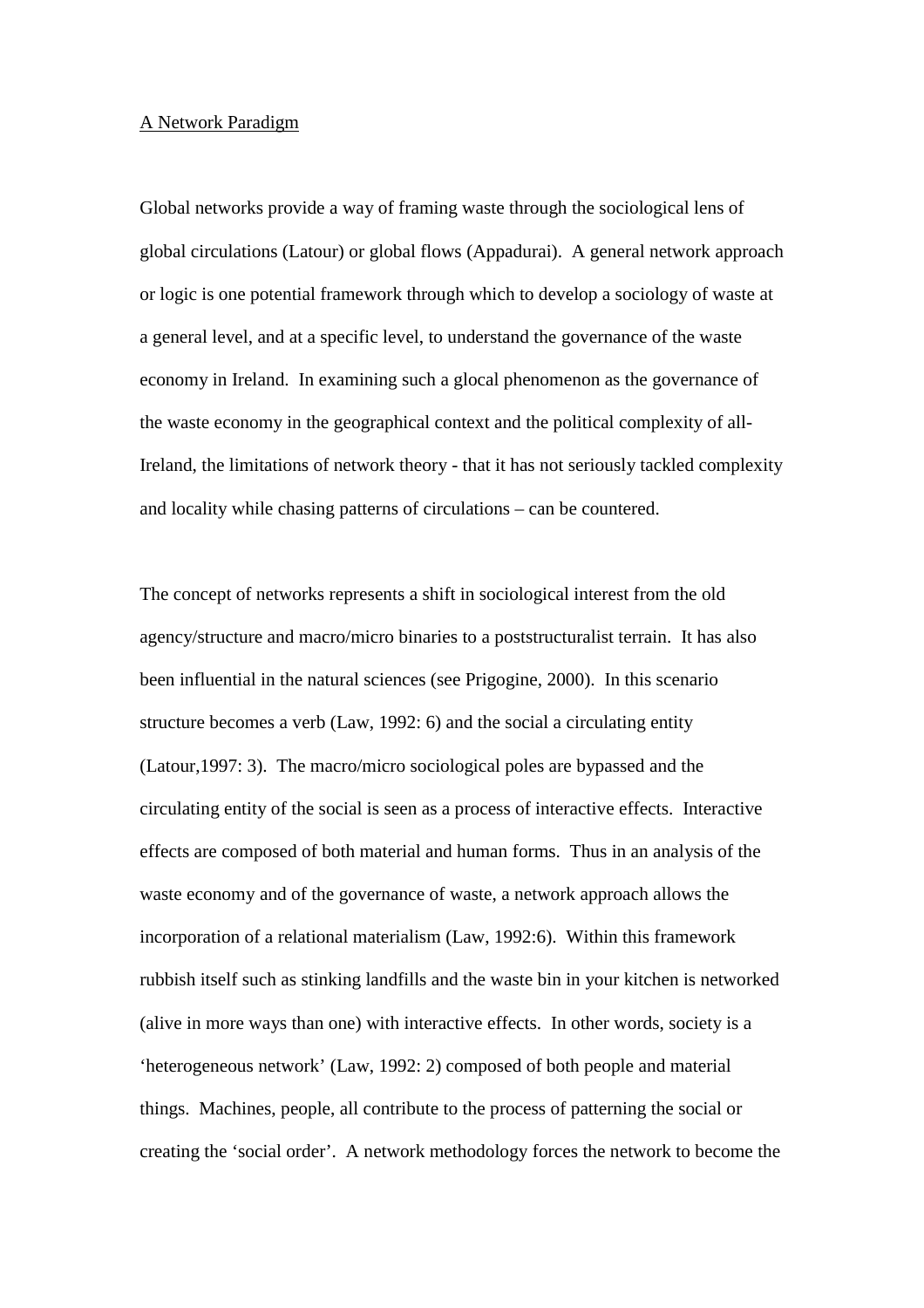key unit of analysis wherein the actors are identified and their relations and the structural effects of these relations uncovered.

Actor-Network theory suggests that we should be 'exploring social effects, whatever their material form, if we want to answer the 'how' questions about structure, power and agency' (Law, 1992: 6). The use of actor-network theory as an analytical tool makes it possible to frame waste itself as a material outcome of social relations. Here we see environmental change as social effect ('man-made'). Commodity capitalism and the consumer society continually seek to elide the waste they create and bury its unsavoury connotations. However, much as you can actually see the contents of the bin in your kitchen become active after a certain point in time, much as you can see grass run into silage through the flowing out of that stink fluid, so too is global waste in its very materiality active and mobile. Whether it has been named toxic, nuclear, domestic or agricultural, it creates environmental change. Whether dumped in the land, burned in an incinerator, or buried at sea, it is and remains a fluid effect. Actornetwork analysis can be used then as a methodological tool of critical sociology, the mission of which has traditionally been to lift the socially constructed blindfolds. When it comes to 'lifting the lid' on the social construction of global consumerism, I can think of nowhere better to begin than to unmask the waste bin (See Wastewatch@ http://www.wastewatch.org.uk/) and the networks that constitute it. In the case of the waste bin, what appears to be the most local is also the most global, that is, it must also be understood in global terms.

A general networks approach to waste is helpful in a number of its applications. First, the notion of 'global networks' and 'global flows' is flexible enough to allow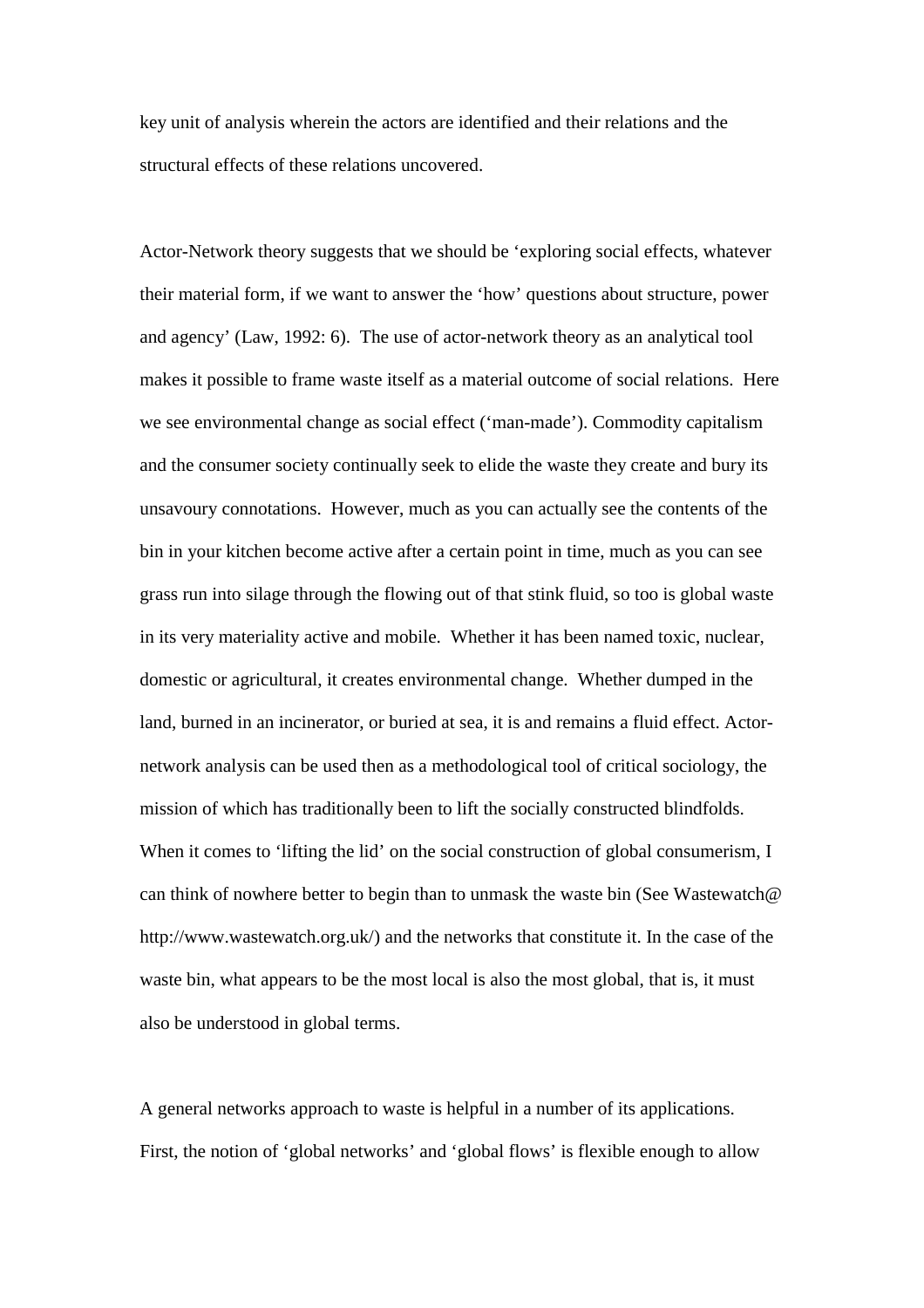the contextualisation of waste as both global and local. Second, Actor-Network analysis provides a methodology for approaching the analysis of Irish waste management strategy through interactions of the key players and material conditions, providing us with the tools to examine a specific site of waste activity. Law 1992: 7) describes organisation as 'an achievement, a process, a consequence, a set of resistances overcome, a precarious effect' (Law, 1992: 7) and waste strategy could be usefully examined in these terms. The application of actor-network theory to waste strategy then can analyse the actor/actions and demystify the patterning or social ordering, can show us the key players in waste management and how strategy is realised. If we distinguish between the use of network as an analytical tool, and the network as a form of governance as advocated by Powel and Smith-Doerr (1994) we can approach the specifics of Irish waste management as an issue of governance in the networked society.

 A critical sociology addressing itself to waste generation and management sees it as a precarious outcome of a set of networked actions of networked actors and demonstrates whom these are and how this has come to be. It ultimately would address itself to the analysis and demystification of actors and outcomes and would show how there could be other outcomes avoiding the pitfalls of objectification. Much as critical sociology at the peak of its modernist reign had anti -race, class and gender oppression as its external referent (Harvey, 1990), the critical sociology I am advocating would have the sustainability of the environment as an external referent through which we can measure social change and environmental change as progressive or not. Some waste production and some strategies for dealing with this waste once generated can be evaluated as either progressive or not. Waste generation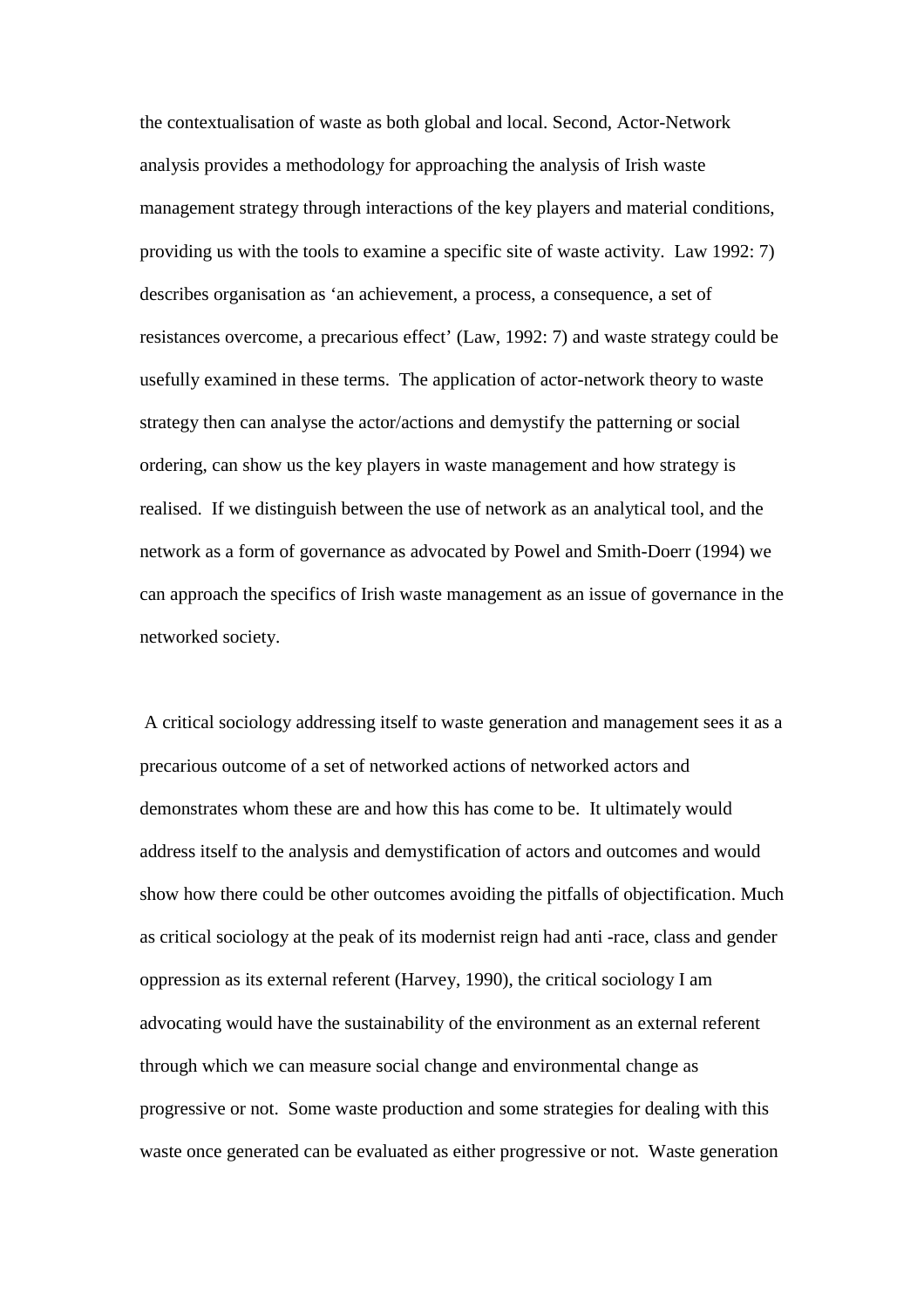and strategies are specific outcomes of political discursive processes, which are not sedimented, but rather open-ended. They are political in that they are the result of a struggle for material and discursive space by various actors. These outcomes are fluid in every sense of the word, in that they are able to alter shape, constantly change and fluctuate given different actions and different power differentials between the actors.

#### Global Fluids and Governance

Waste can be conceptualised as a globally circulating fluid, its production and management governed well beyond the nation state. A recent Economic and Social Research Council study in the UK on globalisation and the environment sees environmental flows as particularly global. 'This is particularly true for flows related to the environment: greenhouse gases, ozone threatening gases and toxic wastes move from more developed to less developed countries; raw materials and commodities, produced a huge environmental costs flow from less developed to more developed countries' (Urry, 1999). In the 1980's, the ecological debate shifted from the national to the global terrain. The 'limits to growth' were focused on, production had to be 'sustainable' and consumption had to be cut back. The Chernobyl disaster of 1986 brought home in a dramatic way that ecology was a trans-national issue. The Rio 'Earth Summit' of 1982 may have produced the international declaration but it was Chernobyl (and Seveso) that produced a real social understanding of the biosphere as a single integrated whole. Then, as Robin Murray, puts it: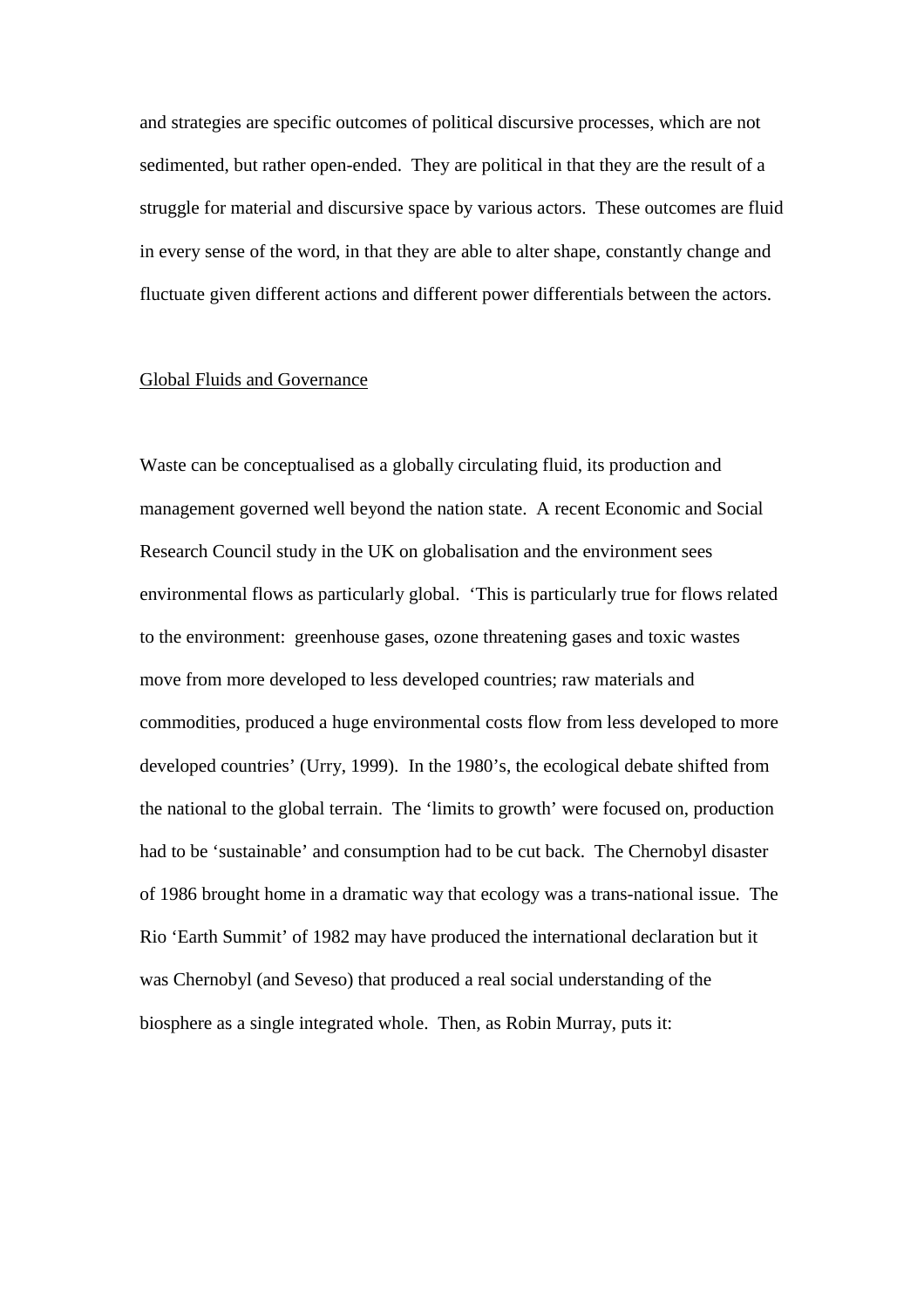As environmental concerns came to the fore in the 1990's, all roads led to waste. From centuries of obscurity the waste industry found itself at the hub of environmental argument' (Murray, 1999: 20).

 Ironically, as the wave of international neo-liberal economics was peaking the governmental response to the environmental threat, and waste in particular, was to increase and strengthen environmental and waste regulations. Waste emerged from obscurity to threaten the symmetry of the dominant discourse.

In a different but related way money has broken down the limits of linear time, has speeded its movement up and is posing severe regulatory dilemmas. Waste has broken down the limits of natural earth, and its risk factors are multiplying. Wasting is likewise posing regulatory dramas and its flows are recognised as well of out of control. In Europe the Environmental Agency presents the chaotic scenario:

'The expected waste trends during the outlook period [up to 2005] suggest that existing policies, although providing some degree of success, will not be sufficient to stabilise waste arising, meet policy objectives, or progress towards sustainability'. (European Environmental Agency, 1999, p.215)

In the waste categories more familiar to the domestic consumer such as paper, cardboard, glass and plastic the proposed recycling sustainable efforts do not offer a solution. Many countries have adopted increased recycling but according to the EEA the development 'has been only a partial success, because the total amount of waste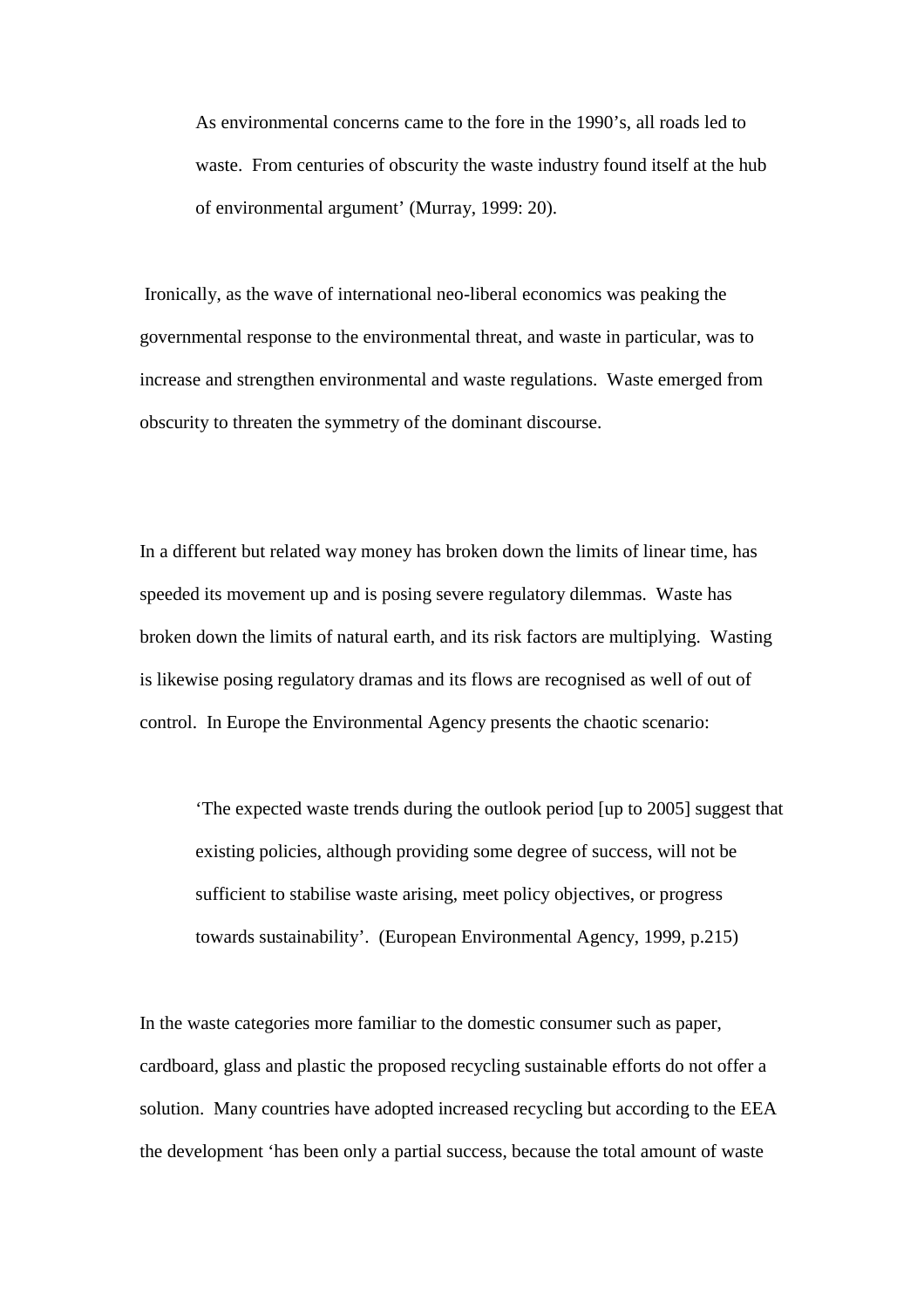paper and waste glass (container glass) generation has also increased in the same period (EEA, 1999: 3). The sheer material quantity of waste in circulation is extraordinary. European statistics for 1999 show 2000 million tonnes of waste being generated per year and that the amount has increased by 10 per cent each of the previous six years. The European Environmental Agency estimates that all waste streams will continue to increase steadily (EEA, 1999:203).

Contemporary patterns of waste flows are historically unprecedented. Trade in toxic wastes occurs at the transnational level, with toxic wastes changing hands between the northern world and the southern world in profitable and usually environmentally hazardous ways (Greenpeace, 1993). The emergence of any form of regulation is very new in that before the seventies the free market criteria of 'produce what you want so long as you can make a profit', prevailed unquestioned. Prior to the early 1970's, most OECD countries did not even have an analytical or legal framework for distinguishing between different types of waste. In Foucaultian terms without definition, without naming, without statistical information, its regulation was simply socially impossible. Waste scandals such as the Love Canal incident in the USA and the BT Chemie scandals in Sweden brought about the definition of certain wastes as hazardous (Held, 1999: 407) and so emerged the possibilities for its regulation. Governance moves were made at the global level to create a common global list of agreed hazardous wastes, and interestingly it has in fact been the regulation of these that has been a 'driving force' behind establishing profitability of the international trade in hazardous waste (Held 1999: 408). The regulation of waste is approached from many other spheres of governance. The global spheres deal particularly with hazardous and toxic wastes. At a European level then the nation states are now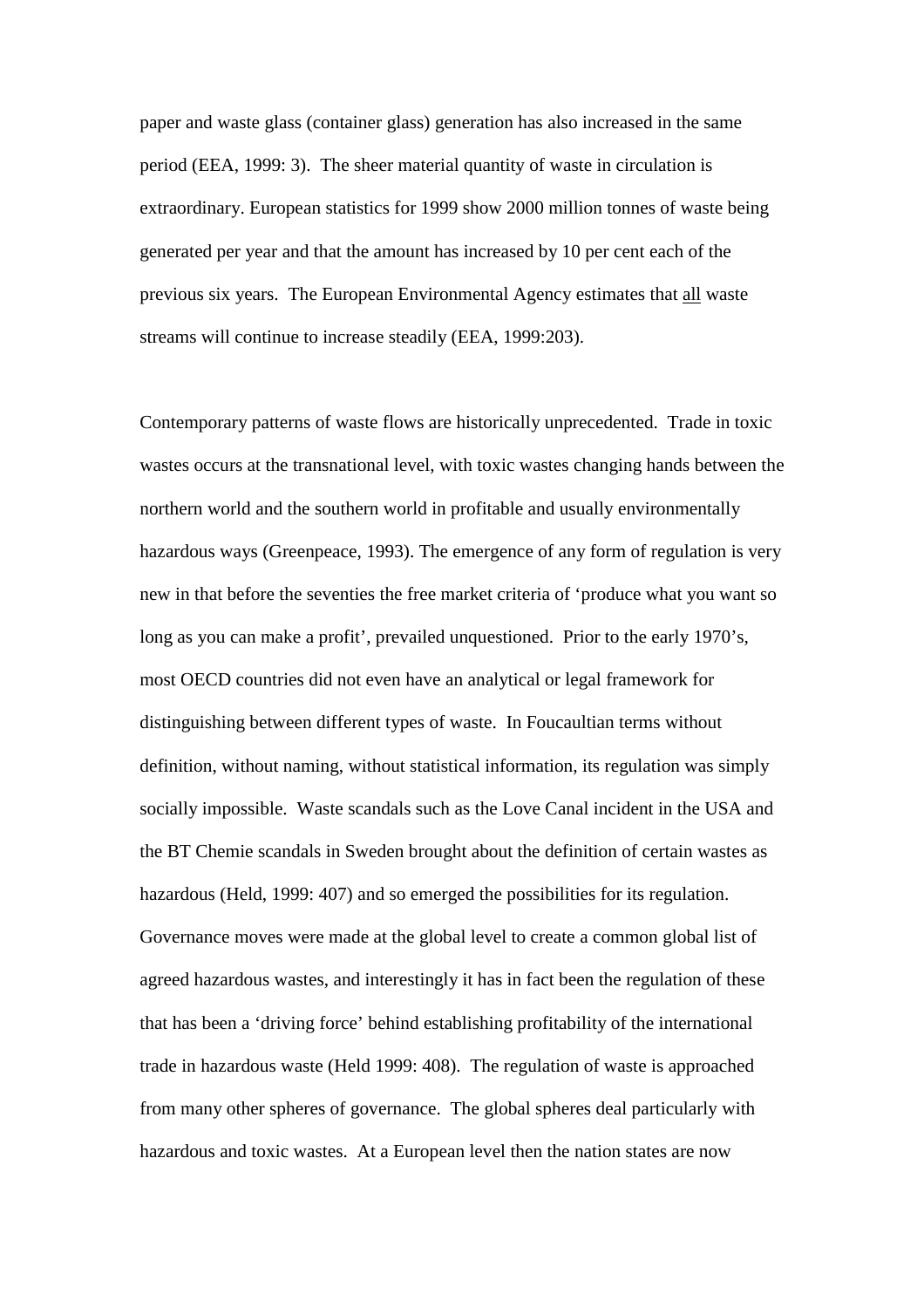required to manage waste under specific European guidelines, which must be adhered to under pain of severe financial penalties. It is this naming and differentiation between wastes and the shift towards its regulation that likewise has established the profitability of streams other than toxic, a market for waste.

The material quantity of the waste circulating in Ireland is equally astonishing to those blinded to the social process of wasting. Like all European countries the quantity is increasing all the time, however, in the Republic of Ireland there is an above average growth rate in its production. Between 1995 and 1998, waste flows in Ireland increased by a phenomenal 89 percent. This risky fluid currently overwhelmingly circulates to landfill sites (the most risky environmental option according to the waste management hierarchy adopted by the EU and Irish and UK governments) where it is grounded (EPA, 2000). 91 percent of municipal waste and 85 percent of industrial waste is 'disposed' of in this way (EPA, 2000). However, being grounded, of course, does not block its continuous circulation as environmentalist scientists and community residents beside landfill sites testify. Hazardous wastes are shipped out of the country to other European sites.

While we can see waste as a global fluid, with risk and profitability associated with its movement, so too can we conceptualise it as being locally networked at the most micro level. If we start at the local site of the individual and their waste bin, we can see that each person sitting here in Ireland is 'producing' more than the European average of one kilogramme of municipal waste per day. The EPA (2002) estimates that every citizen of the state in the Republic is producing an average of 600kg of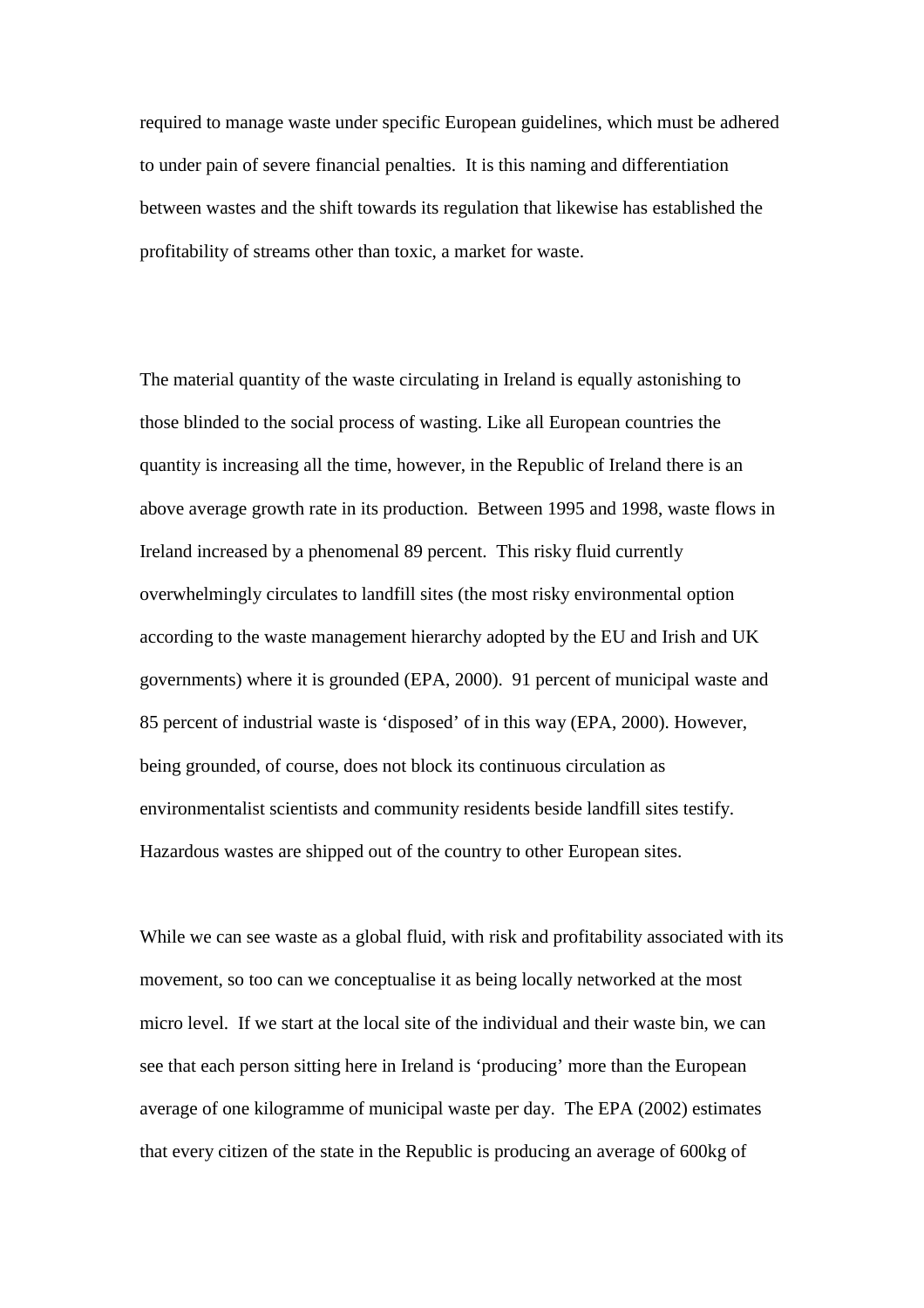waste a year. In doing so we are actively engaged in relating to a social process and social relations of wasting through our pattern of consumption. In being interpellated as consumers, we purchase what has been produced in the format it is being produced in. We have some choice in this area as some ways of consuming, and some forms of consumption are environmentally better than others, but by and large consumerism is organised along lines more concerned with profitability than with a sustainable environment. This may be changing and things are fluid but can the individual consumer be interpellated as an environmentally concerned consumer and can some or all markets respond to this trend? We are left with the fact that on average the contents of the waste bin are becoming greater, there are more of them, and there are things in them that are worse for the environment that ever before. While the individual may not be producing the hair spray canister, the plastic tractor or the twenty-one so-called 'disposable' nappies (surely a blinding misnomer for something that simply cannot be got rid of and takes longer to decompose than the old cloth nappies) they are playing a role in its wasting. In other words, the consumption pattern of 'her indoors' or less frequently 'him indoors' result in the waste bin, albeit that it could be a very different waste bin if the forces of production were regulated into producing commodities that were truly of less negative impact on the environment.

The organisation of the waste bin once filled is that it is 'put out', to be dealt with at regional and national level, where its malign geographic footprint becomes more visible on the Irish environment – its management at this point becomes/is part of a governing network. Who are the actors, the key players and what are the key 'drivers' embedded in these governing networks? In taking a 'grounded and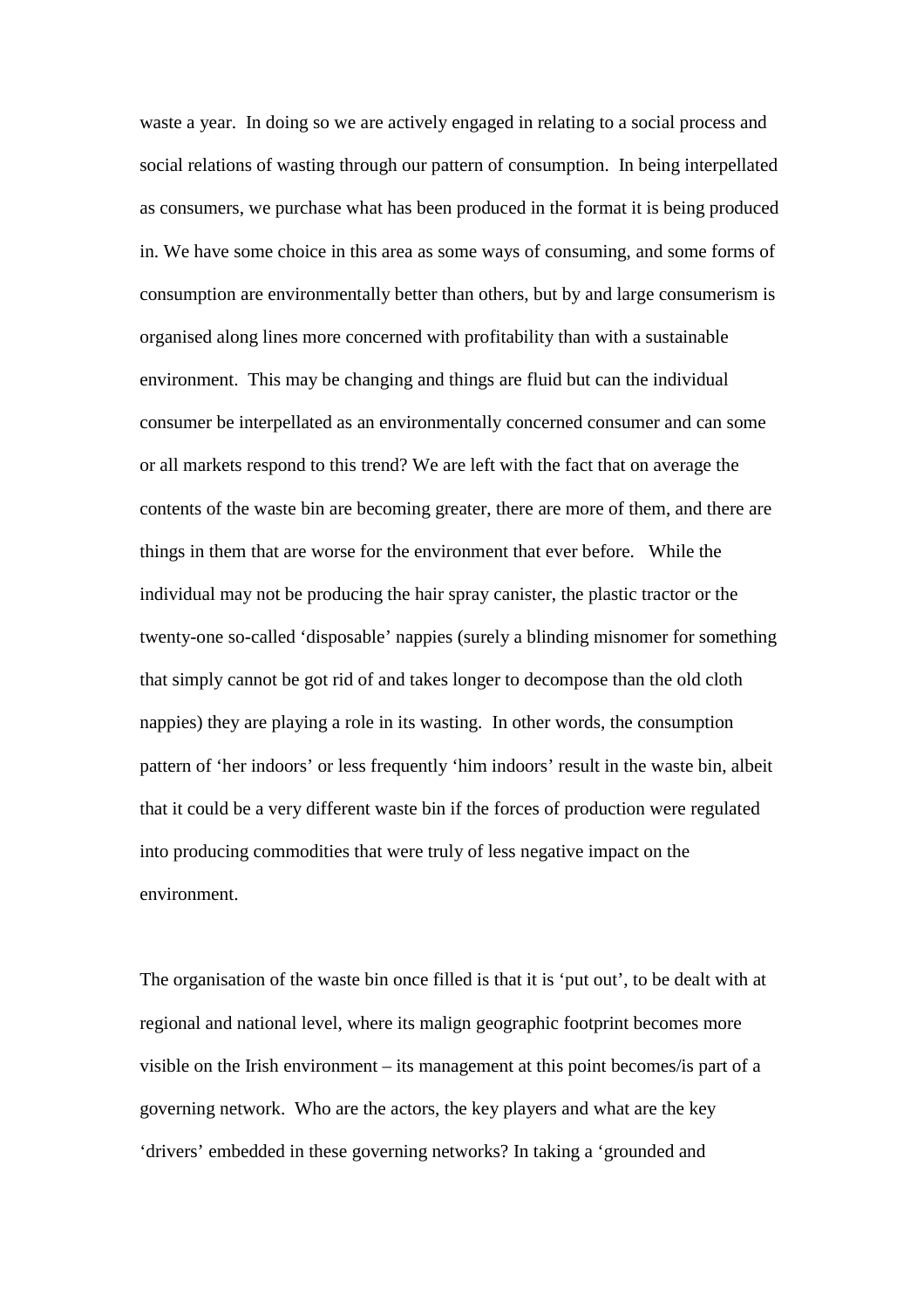processual' approach (Radcliffe, 2001) to the development of Irish waste management strategy as a social effect we have begun to uncover these (Fagan and O'Hearn et al, 2001). While waste is a material outcome of globalised consumerism and 'development', who are the key players in its management? Who governs, regulates and strategises waste flows?

In the study we carried out (Fagan and O'Hearn et al, 2001) there was very little doubt as to who the key actors were of a range of possible actors. EU governance was considered to be the key driver. There is very little doubt that this is indeed the case. The European Union Act of 1972 gave 'direct effect' to European acts over domestic laws and constitutional provisions in the Republic and in Northern Ireland. The ratification of the Single European Act (1986), the Treaty of Maastricht (1992) and the Treaty of Amsterdam (1997) further ensured the supremacy of EU law over domestic law. EU legislation includes directives on dangerous substances, waste oils, groundwater, urban waste water, licensing regulations, the disposal of toxic waste, sewage sludge in agriculture, emissions from waste incineration plants, the disposal of animal waste, and batteries containing dangerous fluids. The extent of the national input is that at European level they inform the discussion given that the EU is a network made up of nation states. Then when the directives are in place the nation state, in their own jurisdiction, have some leeway with the when of implementation. While directives do set out a stated time period for implementation, it is essentially up to individual Member States to decide how the individual directive is to be given effect. Directives, therefore, are not directly or immediately applicable to domestic law. However, failure to implement a directive within the given period of time can result in a Member State being penalised by the European Court of Justice. Early EU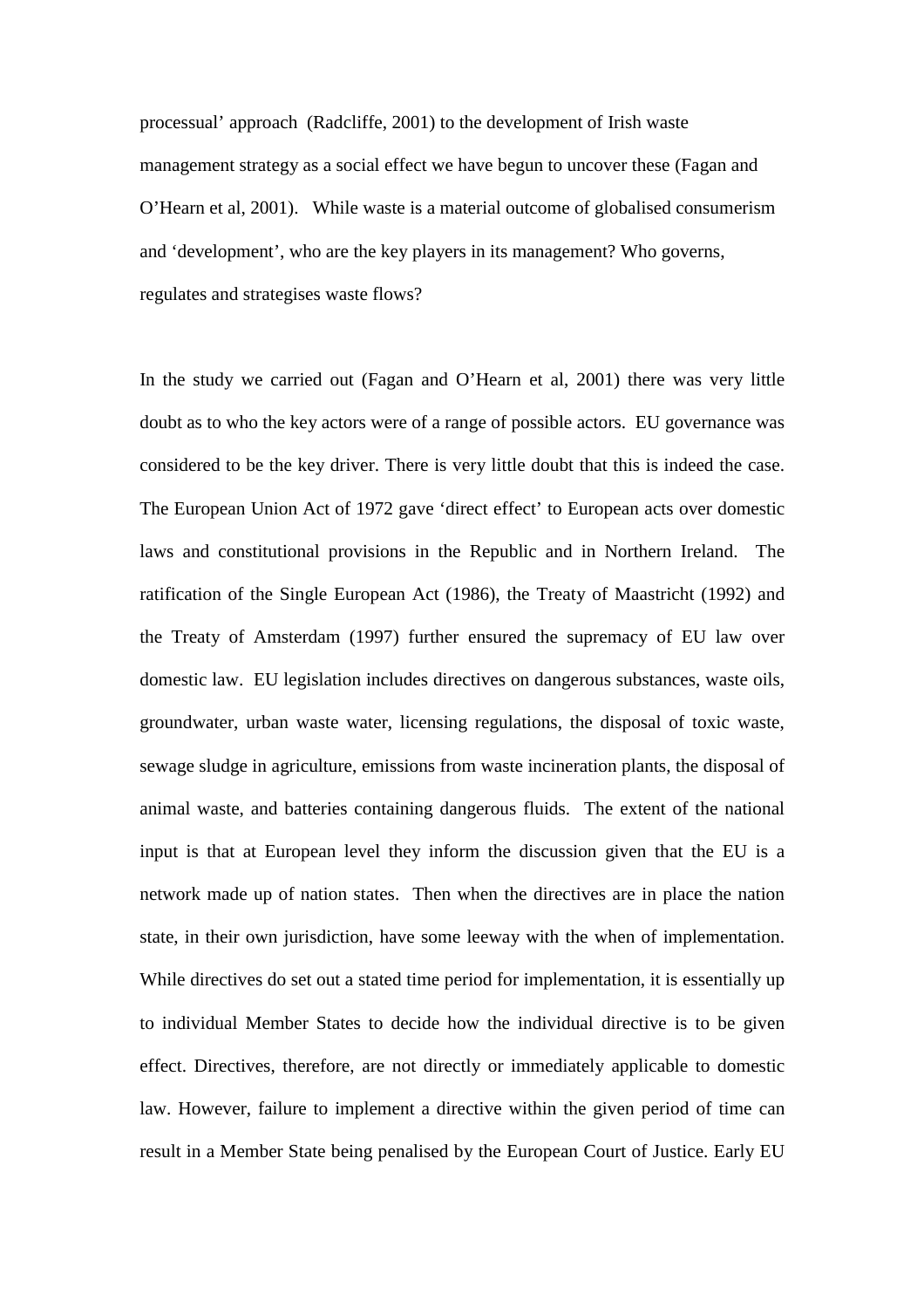directives were of particular relevance to the formation of Irish and UK government policies on waste management including Council Directive 75/442/EEC – July 1975, which states that Member States must encourage steps that prevent and minimise waste flows. These include recycling and the extraction of raw materials and energy for re-use of waste (Article 3). It also notes that Member States must ensure that waste is disposed of 'without endangering human health and without harming the environment, and in particular: - without risk to water, soil, and plants and animals, without causing a nuisance through noise or odours, without adversely affecting the countryside or places of special interest'. (Article 4) Thus the 'green' quality of the regulations is firmly in place.

This directive was later reinforced to ensure that the Community as a whole and Member States individually must aim towards self-sufficiency in waste disposal (Article 5, Council Directive 91/156/EEC (March 1991) amendment to Directive 75/442/EEC). Furthermore, the EU wanted the establishment of 'a competent authority' in order to plan, authorise and supervise waste disposal operations (Article 5). This plan was to include the type and quantity of waste, suitable disposal sites, costs, and 'appropriate measures to encourage rationalisation, of the collection, sorting and treatment of waste' (Article 6). The authority was also charged with issuing permits to those who store or tip waste on behalf of a third party (Article 8), and was to ensure that the conditions of the permit are fulfilled thereafter. As a sanction against default, waste costs would be in accordance with the 'polluter pays' principle (Article 11).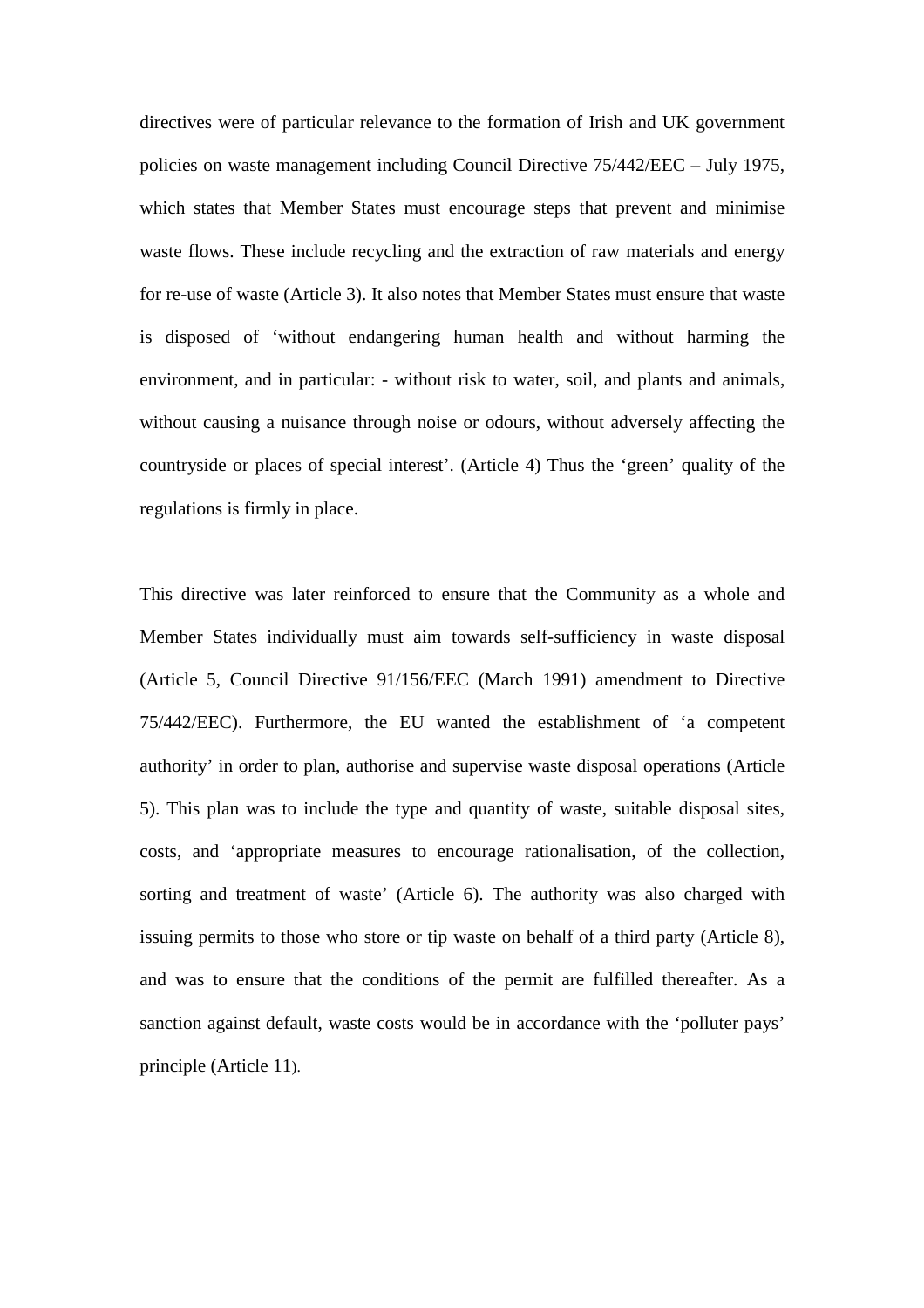So the EU is a key player in that it has set about the regulation of waste. The EU legislation impacts on the development of strategy at the national level (on the local implementation 'deficit' in Ireland see Quinlivan, 2002). EU policy emerges from a network of actors and competing agendas. In the regulation of waste we can clearly see the agenda informed by sustainable environment concerns. This legislation clearly reflects networked green politics, but at the European level the contradiction between the concepts of development (market-driven in its capitalist form) and sustainable (the earth as limited resource) are also played out.

## Waste and the Network State

There is now a wide-ranging debate on the nature of the contemporary state, which is directly relevant to the analysis of the state's role in waste management strategy. For Philip Cerny we now have a 'competition state' driving globalisation on and eroding the 'inside-outside' the nation-state distinction (Cerny, 2000:30). The state is transformed, but its much-vaunted death proclaimed in early globalisation studies has not occurred. Carnoy and Castells (2000) also show how far we have come from the classic 1970's statement of Marxist state theory by Nicos Poulantzas. They argue that the state can now best be described as a 'network state', just one player among others when it comes to state control of knowledge and information. Globalisation, time space-compression and the information society have created a new 'Network State': 'made of shared institutions, and enacted by bargaining and interactive iteration all along the chain of decision making' (Carnoy and Castells, 2000:14) from the supranational to local government and NGO's. According to them decision-making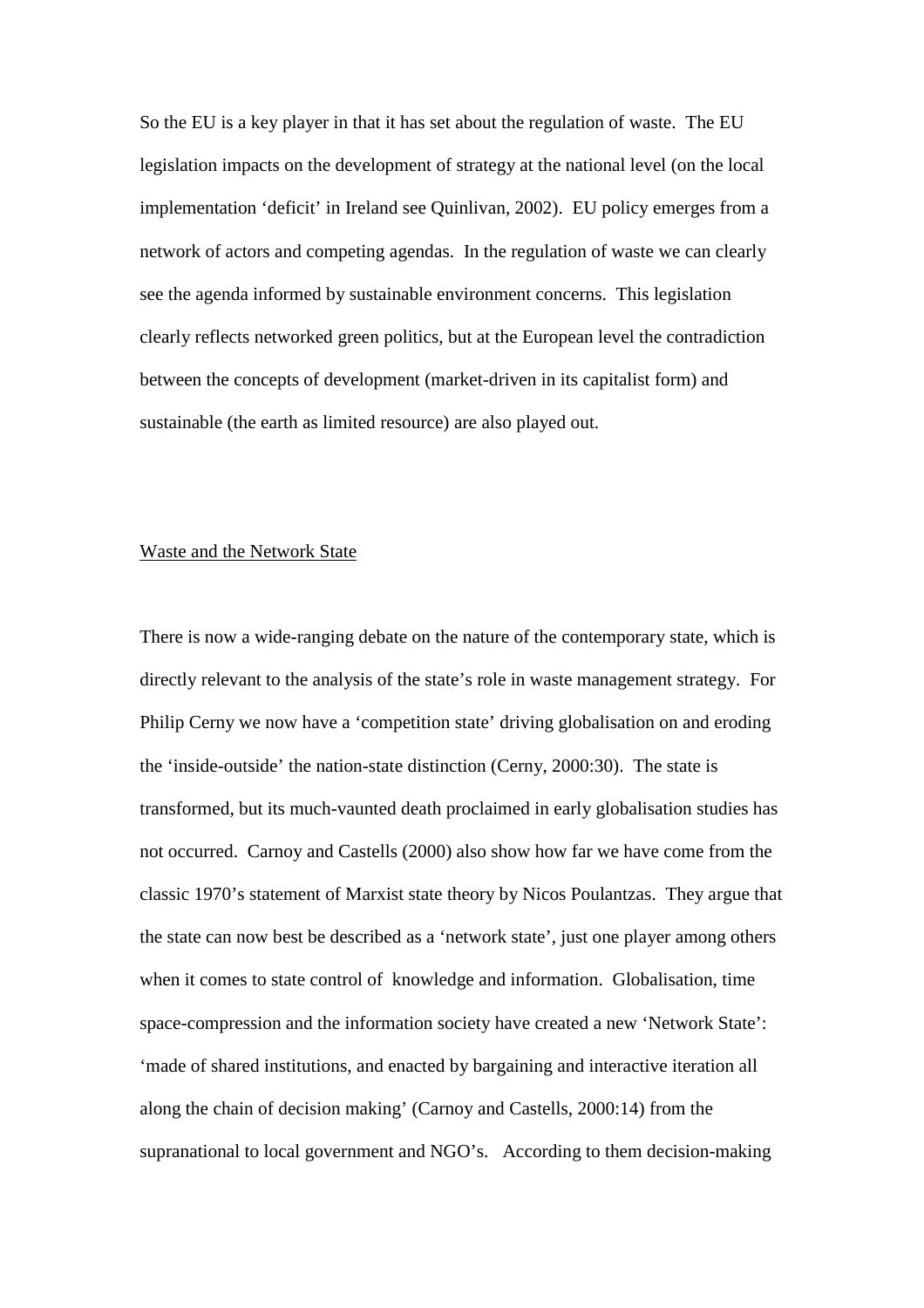and representation take place all along the chain, not necessarily in the hierarchical pre-scripted order. The new state 'functions as a network in which all nodes interact, and are equally necessary for the performance of the state's functions' (Carnoy and Castells, 2000: 14).

Carnoy and Castells assert that all nodes are 'equally necessary' but the development of waste management strategy would suggest that some nodes are certainly 'more equal than others'. With the EU able to enforce sanctions on the nation state and the national governments needing to radically change the waste flows, the drawing up and implementing of strategy quickly becomes an issue of governance in the networked society. As Stoker puts it 'governance recognises the blurring of boundaries and responsibilities for tackling social and economic issues' (Stoker, 1998:21). Both in terms of strategic decision-making and of service delivery there is a widespread turn away from the 'Westminister model' of government to a more networked model of governance more inline with the complex networked societies we live in. In terms of waste management strategy then government by central decree would be an impossibility. Governments thus attempt to move to a strategy based on a more consensual model based on multi-agency partnerships. Self-governing networks in relation to waste management would, from this perspective, be much favoured. The 'capacity to get things done' does not simply rest on the power of government to command and this will be done only in a last instance scenario. It rests on developing new mechanisms to steer and guide. Waste governance will not be resolved at its most radical level of sustainability without widespread social and political consensus. For most governments in order to reach the targets it is necessary to bring key players such as 'private enterprise' into some form of partnership. They can achieve this with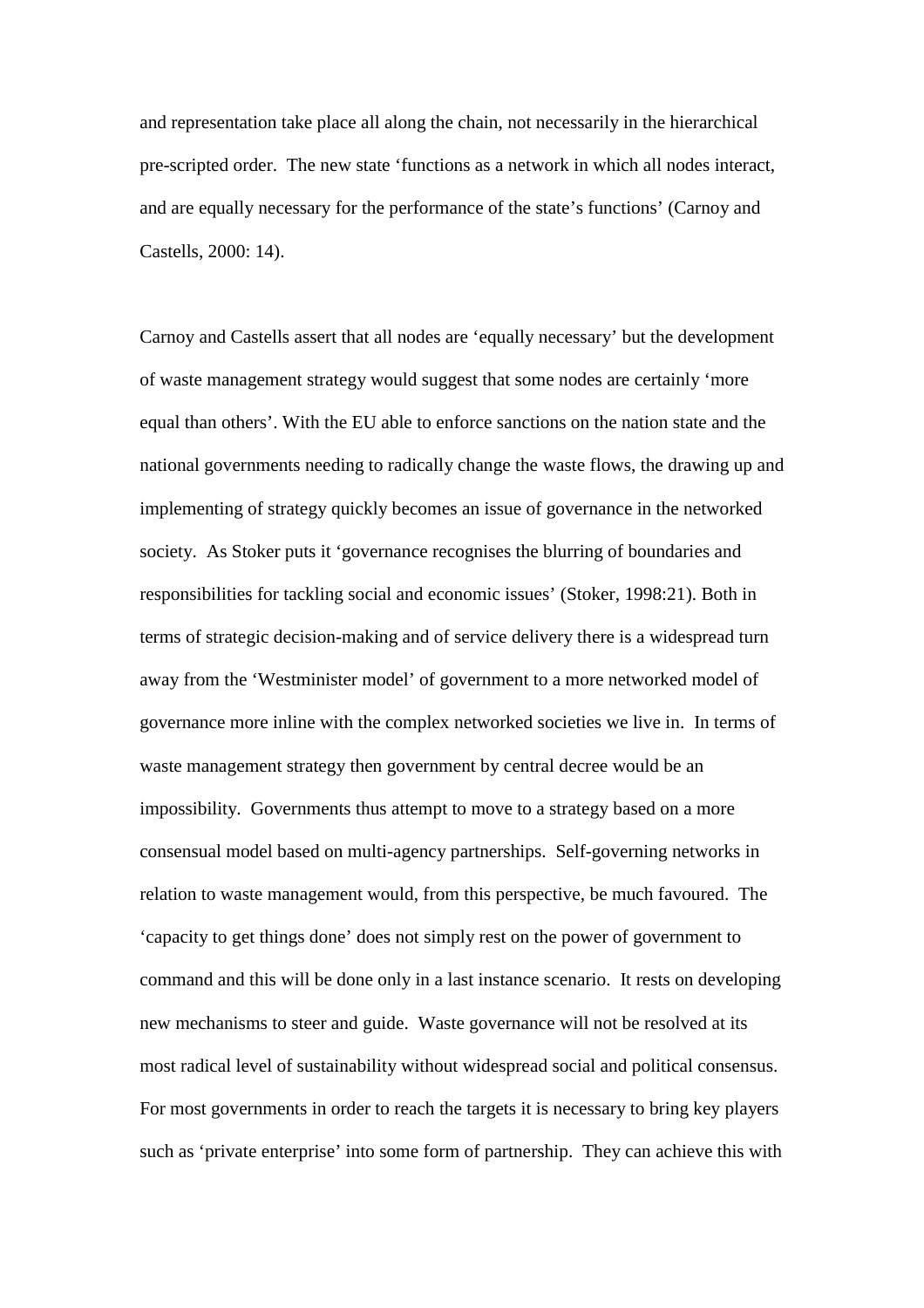a 'stick' if necessary, as they are the body responsible for regulating waste production, but in line with governance the preferred option would be to achieve this with a 'carrot' approach. The current Minister for the Environment, Mr. Cullen, consulting with businesses looks for initiatives coming from the private sector to reducing waste going to landfill but declares 'Where initiatives are not forthcoming, I will not hesitate to regulate' ( $p2$ , Irish Times, October  $9<sup>th</sup>$ , 2002).

The development of waste management strategy at the national level does point to the state as networked. It is in fact the transnational politics of EU policy that has forced the nation state to carry out policies in this case. There was widespread consensus, across the spectrum of waste management 'actors' that 'Waste management began to be driven more and more by the EU. The EU demanded that we manage our landfills better, they demanded an end to pollution' (Fagan and O'Hearn et al, 2000:42). It is also evident that the policy built at European level was fed into by the nation state, but also influenced by a transnational environmentalist movement. In our study the environmentalists, the environmental scientists, the environmentally minded politicians were extremely happy with the EU directives. They were considered to contain an 'alternative world view on sustainable development' which had come from the 'drive of civil society' NGO's concerned with environmental issues (Fagan and O' Hearn et al 2000: 10). So there is no doubt that the state functions more like a node in a network, charged with implementing the directives at national and local level, rather than as a centralised 'headquarters'.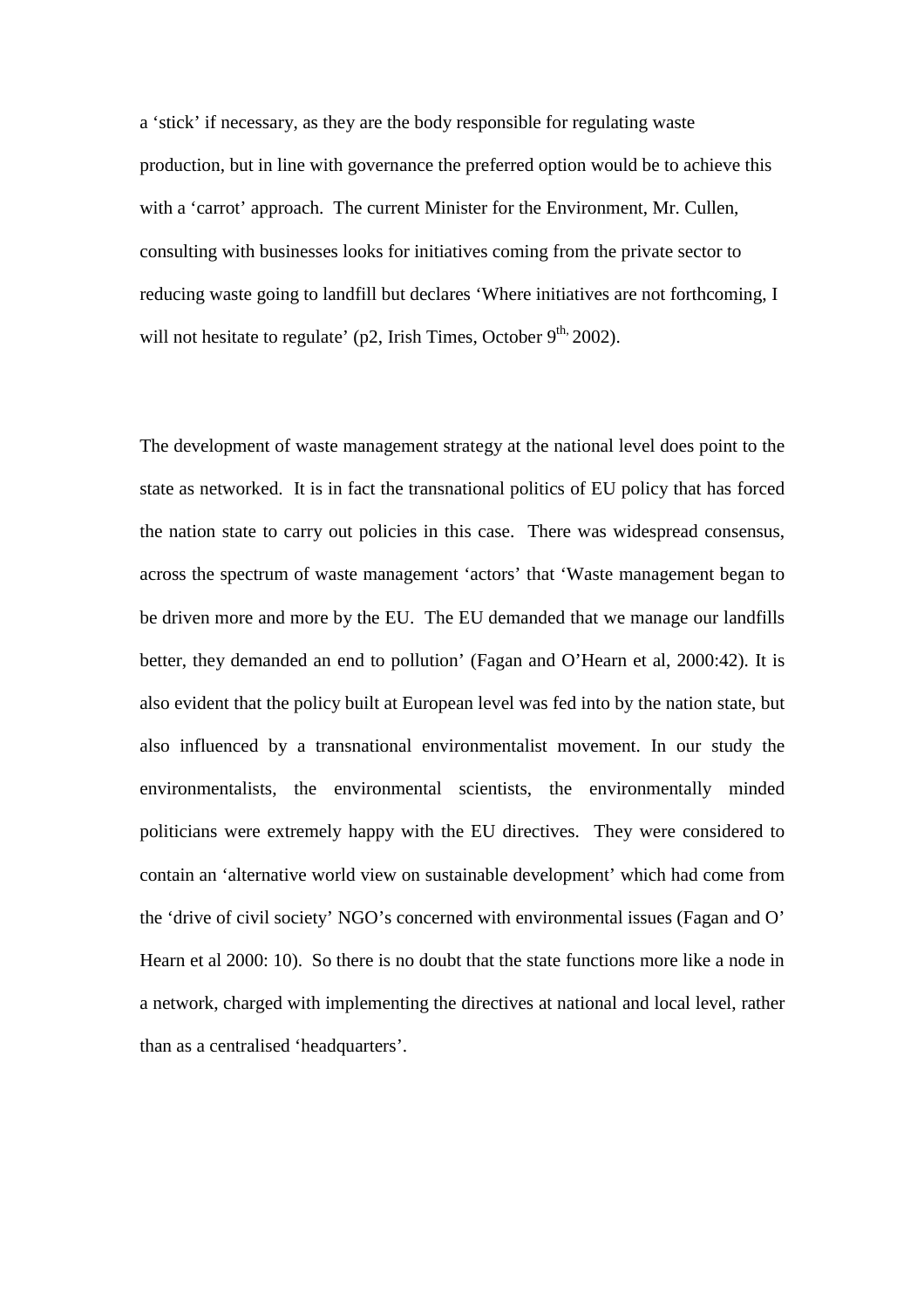Policy at EU level on waste is partially driven by civil society in the form of the environmental movement, but that policy implementation is opposed at the local level by the same elements of civil society with many of the same environmental concerns that drove policy in the first place. The all-Ireland waste study points to the state acting to 'filter' out those elements of the EU policy that are more threatening to powerful interest groups. State strategies such as 'individualisation' where domestic householder's waste was been emphasised over and above agricultural and industrial waste and marketisation where they try to make the final waste product 'profitable' were seen to have been employed. They were present in the discourse of all of the players in the waste management strategy, even in that of those most radical environmentalists who would wish to emphasise sustainability over profitability (Fagan and O' Hearn et al.2000: 41-42). When it comes to the implementation of these directives at national level, the tension played out is most certainly between questions of sustainability (which regions and localities seem to be pushing more than the state) and questions of profitability (spoken for by industry and increasingly spoken for by the state). The question of financing the infrastructure for dealing with waste at national level appears to be the most urgent side of the equation at national level in order to meet EU Directives on targets.

Observing the development of a waste management strategy in Ireland, North and South, allows us to look at the scope and power of the state in a period of globalisation, transnational and intergovernmental governance. If we look at the NI and the Republic's strategy on waste we can see that both are driven by European policy. In both jurisdictions there were almost no regulations in place in advance of European intervention. In the Northern jurisdiction according to an environmentalist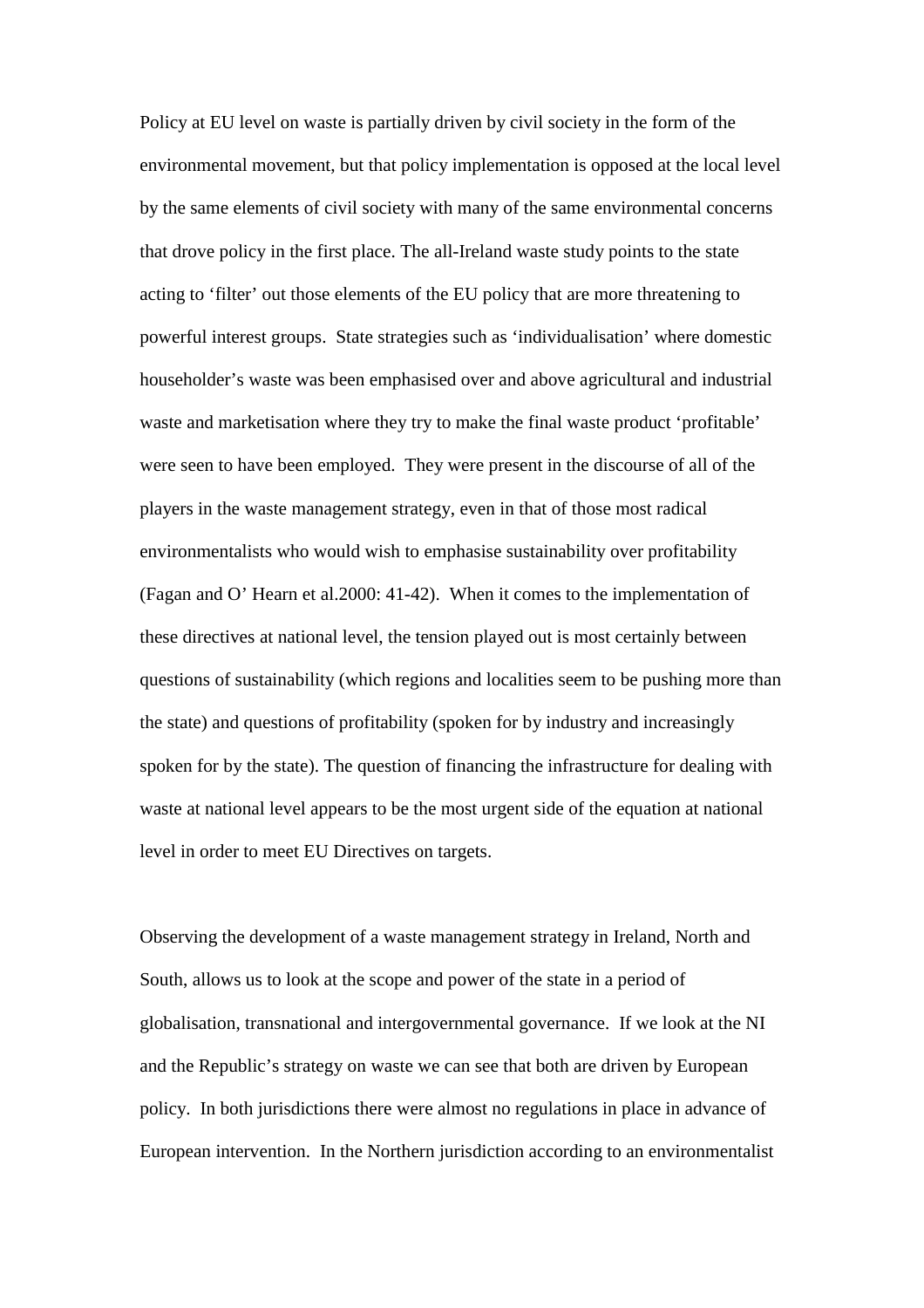'we are only off the starting block' (Fagan and O' Hearn et al, 2000: 10). According to an Environmental Protection Agency respondent in the South, the practicalities on the ground were:

'We have done very little in the waste area through the 1970's and 1980's, and it wasn't until the 1990's that any kind of focus started on waste. And because we didn't start when we should have, we are twenty-five years behind others'. (Fagan and O' Hearn et al, 2000:13)

In other words, before the states were networked into a European system they were simply not governing waste, they were 'disposing' of it in landfill sites.

The policy in the North and South differed in terms of participatory democracy, a necessity for good governance and the development of political and social consensus on strategy. The Northern environmentalists were certainly happier with the form the governance took in their jurisdiction. The consultation was widespread and environmentalists felt there had been full opportunity to have their point of view represented in the strategy (Fagan and O' Hearn et al. 2000:16). On the other hand the Southern environmentalists and local communities threatened by incineration plans were deeply critical of the 'façade' of consultation that had occurred. They argued that a large element of the plan was based on regional incinerators developed by a company of engineers for the government :

'That goes out to the public for their 'consultation', back come all these comments. The engineering firm who have produced 90 per cent of the plans,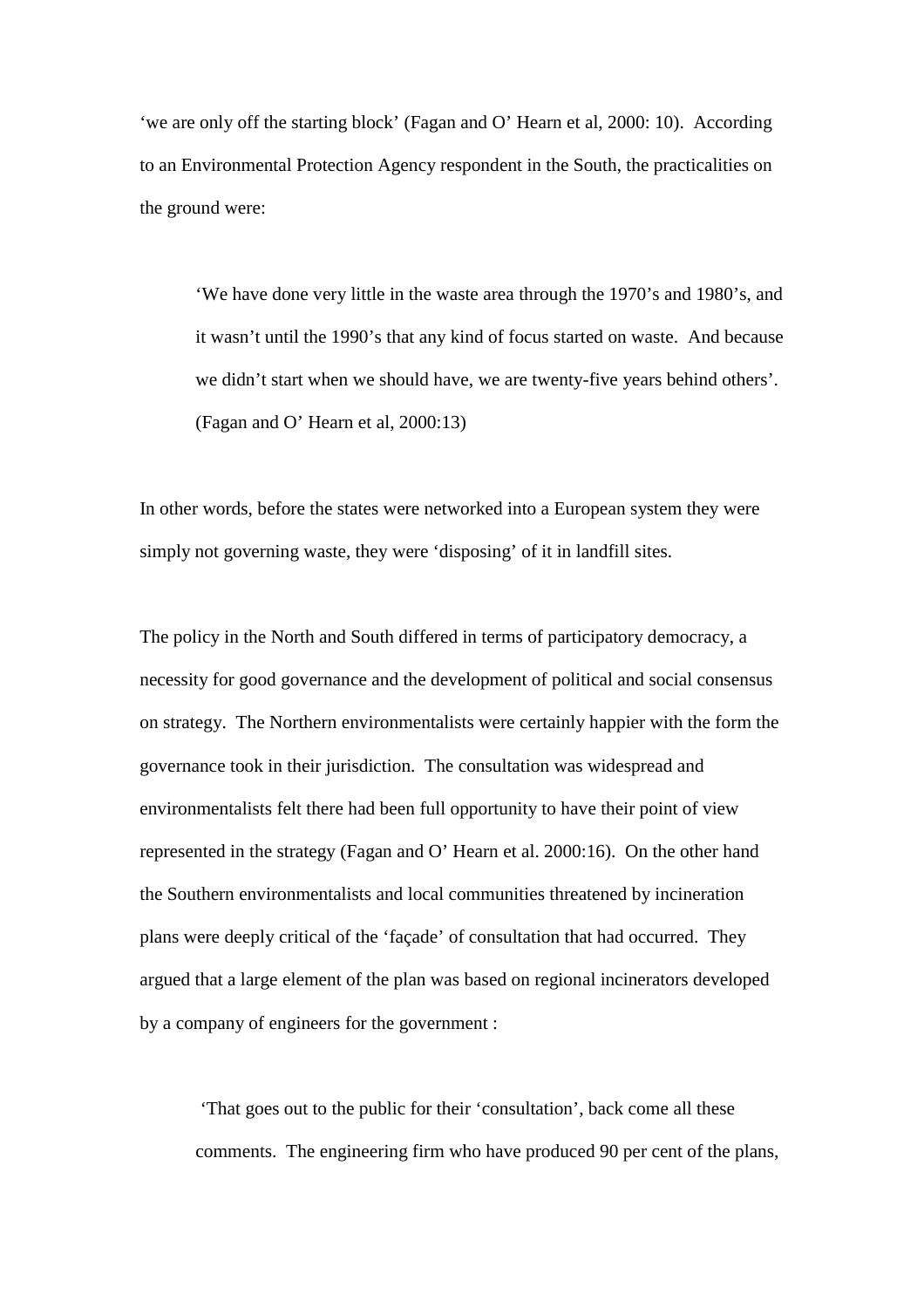defends the plan against comments, and we get nowhere' (Fagan and O' Hearn et al. 2001: 18).

As a result of this, we see local communities against incineration, joined by environmentalists and environmental scientist and environmentally minded politicians, opposing plans.

What we see in the Republic is the waste management strategy thrown into political crisis throughout 2000-2001 and the regional plans being successfully blocked by local communities. This marked a high point in the power of the political action of locals embedded in a geographical community and a low point for the nation state. The state, however, in the Republic reacted. The Minister at the time, Mr. Noel Dempsey, removed the local councillor from the decision making process (who had been subject to public will), and replaced her/him with the county manager, a government employee. So here, in response to challenge from 'below', a central decree -government as opposed to governance of regional communities- was enacted to achieve the localising or embedding of waste management. This is not to say that the state moved entirely back to government and rejected consensus politics and failed to involve itself in multi-agency partnership, but rather that they removed the locality from involvement in the decision-making process. The new Minister, Martin Cullen, stated that the planning process on waste management was 'over-democratised' and that he did not believe it was 'adding anything to it by having so many layers involved' (Irish Times, August  $12<sup>th</sup>$ , 2002:1). So the 'fast-tracking' of waste management plans have been implemented, where An Board Pleanála has become a 'one-stop shop' for assessing all plans for new waste management facilities.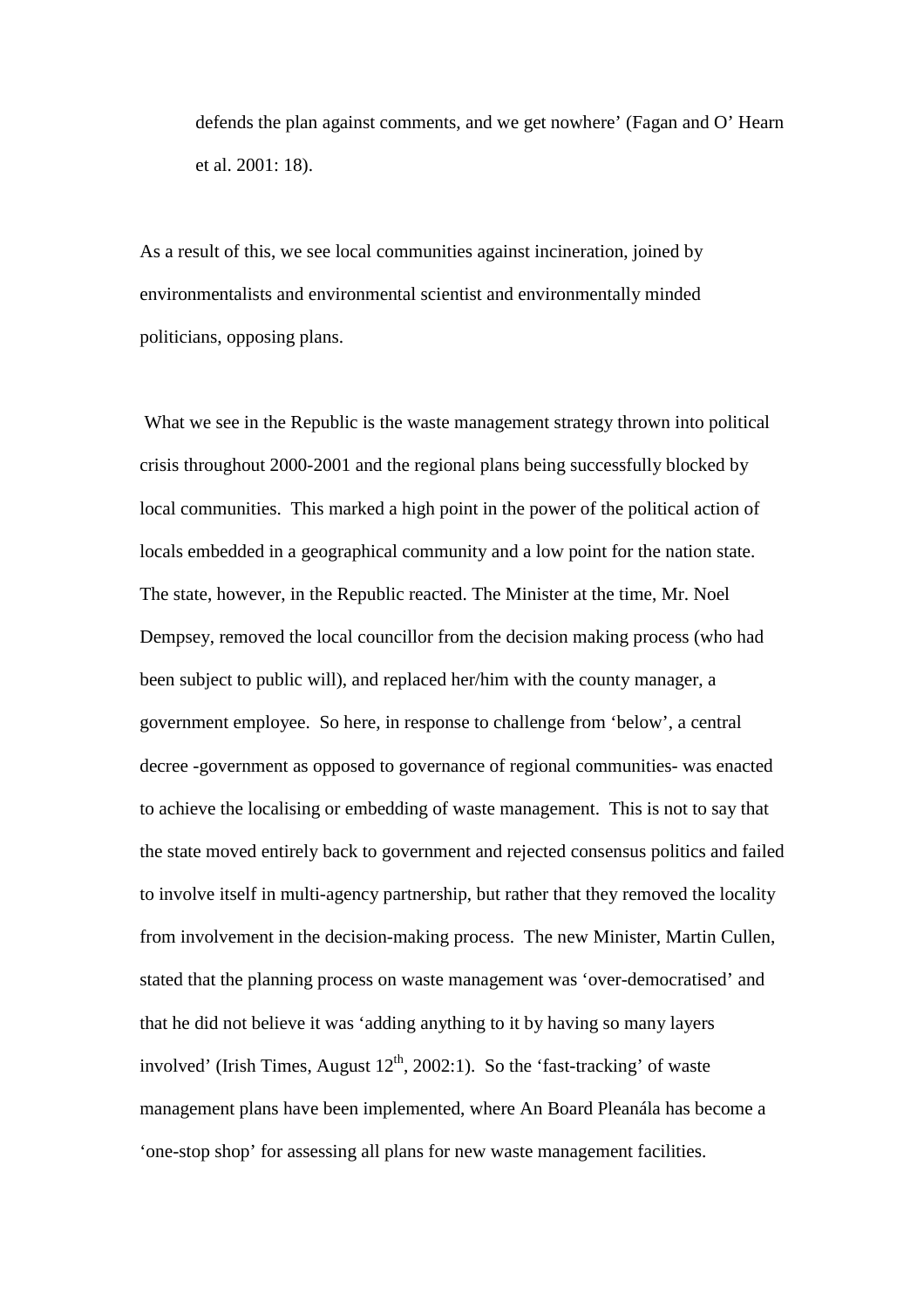Objectors can raise their objections at An Board Pleanála hearings rather than at the local authority level. The Minister insists he is not removing any groups or individual rights to express their views – 'Its sacrosanct, but I don't see a need for these views to be expressed at so many different levels' (Irish Times, August,  $12<sup>th</sup>$ , 2000:1).

There is a need for an estimated investment of one billion over the next 3-5 years to implement the waste development plan (Forfas, 2001: vi) and the National Development Plan envisages this coming from the private sector. Clearly, the Republic of Ireland faces a gruelling task to organise for targets set at a five-fold increase in recycling to be met and to find the money for the infrastructure but the plan is for the private sector to answer the call. Obviously, this sector then is a necessary 'node' in the governance of waste management, and of major significance to the outcome, not a dispensable partner like the local community.

## Waste and Glocal Action

Waste is a global fluid and therefore a global issue, but it is also clearly a local issue, so that we can legitimately use the fashionable term 'glocal'. According to Dirlik 'Glocal' expresses cogently what Latour has in mind by the hybridity of the global and the local. What it forces us to think about is a double process at work in shaping the world: the localization of the global, and the globalization of the local, neither, as Latour warns us, 'to be confounded by the product' (Dirlik, 1999:p156). That is to say that waste is at one and the same time global and local if we wish to characterise it in such terms. It is created in someone's locality and dumped or burned in a locality,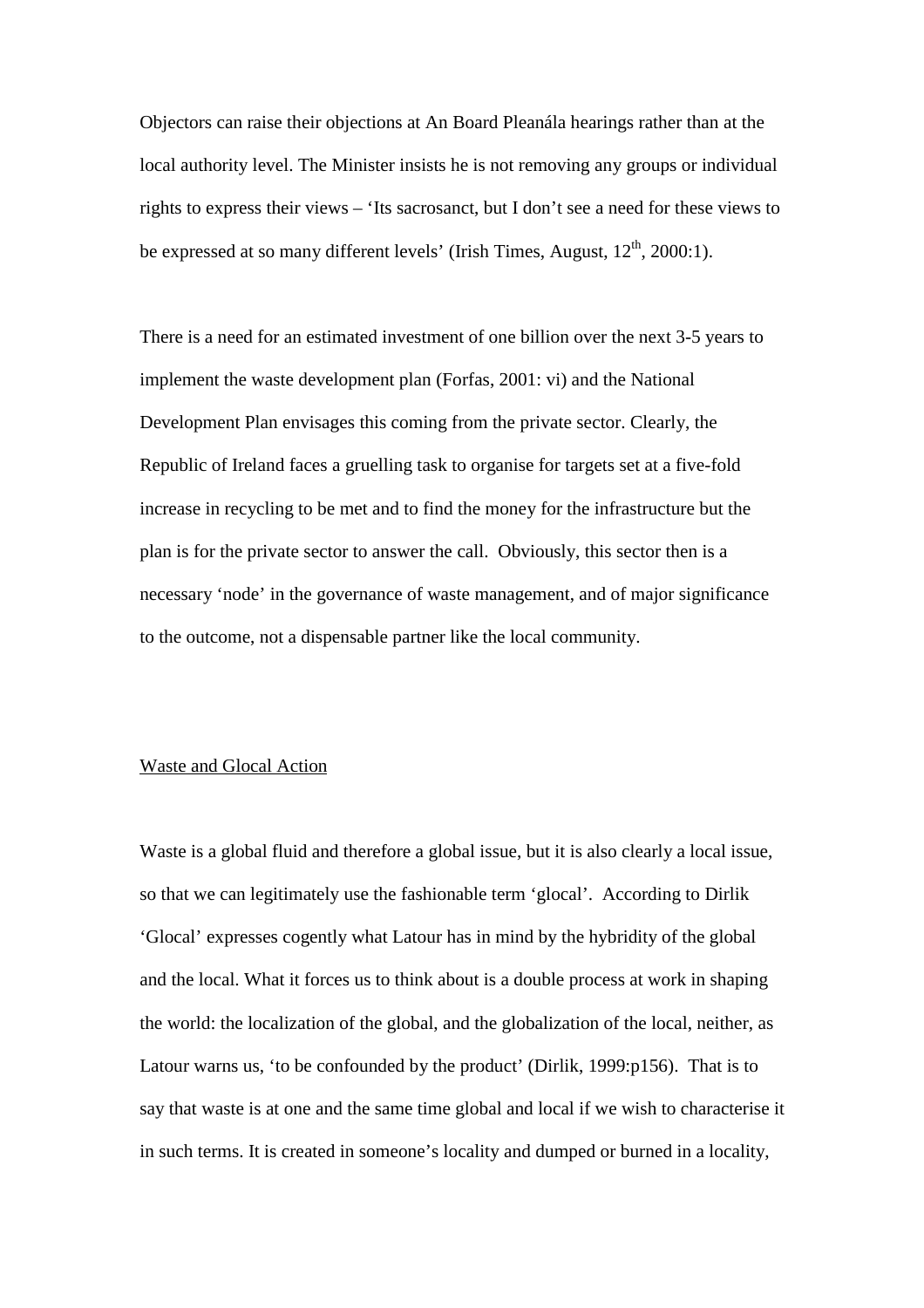yet it also flows around globally. The political economy of waste is embedded in multiple locales.

 The issue of the global and the local is not a straightforward one. When it comes to analysing political action around waste management strategy from the point of view of networked political action, we can see a complicated dynamic in play. For some progressive (and not so progressive!) social or political movements the global is, in and of itself, compared to an uncomplicatedly 'good' local level. The global is seen as the terrain of capital while the local is the terrain of the people. Yet, as Doreen Massey explains 'setting up the question as local versus global is to accede to spatial fetishism…. Imagining that space has a political meaning…to assume that the local is always better….This is to side-step the real problem' (Massey, 2000:8).

I argue that local action is in fact glocal action precisely where it is networked political action. Political networks, for me, are like the Gramscian concept of civil society in that they both enable and disable citizen participation and power. I read Castells in this vein when he argues that: 'dominant activities in our societies are made of networks: Global financial markets…science and technology…the Internet as a universal, interactive communication network…[But] I would also add that increasingly, counter domination operates through networks as well…'(Castells, 2000:110). We may recall that for Gramsci civil society was the realm in which the social order was grounded ('state = political society + civil society') but also where a new order could be found through a process of social transformation. In terms of waste, the waste industry is clearly a global corporate network of considerable power and dynamism. The state is also part of a network through the European Union.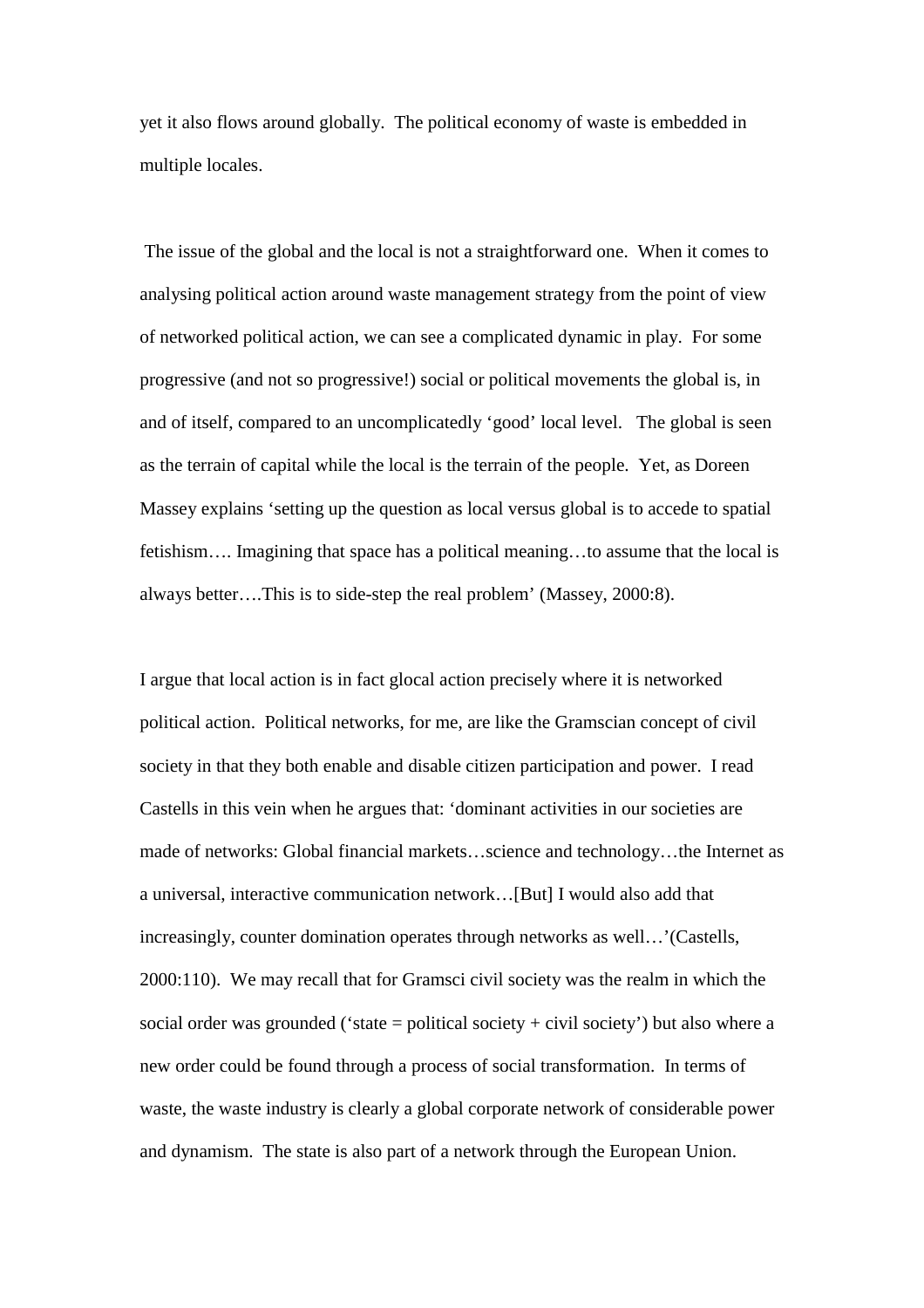Political parties and campaigners active in the waste and environmental issues are also part of networks. But the question remains, do they all have equal capacities to be agents of social change?

First, the all-Ireland study suggests a particular multi-faceted dynamic of actors, of the shifting importance of one over the other, which can only be interpreted through the lens of a loose network analysis. Local communities were important players in the dynamic without question, but there were ebbs and flows in their political power. When waste hit the Irish scene as an issue it was on the basis of local concerns around landfills in the early eighties. This was an uphill struggle and the local concerns got very slow acknowledgment from the state. The EU directives resolved the conflict between communities and local and government authorities on 'waste disposal', not the national government. Where before you could open a landfill site just by getting permission from the county council itself, now they had to be licensed by a new Agency established to meet European directives. So local communities opposition to landfill was being strengthened because of the EU legislation and the green argument was being strengthened and built on at local community level. However, with the waste management strategy, the environmental activists felt that the 'government turned to incineration on the advice of one single engineering company' and 'incineration was put into all the regional plans' but 'not up front' (Fagan and O' Hearn et al, 2001:12). One can see that incineration is the contested terrain in this case as not one government policy or regional plan mentions the word 'incineration'. The word used repeatedly and pointedly is 'thermal treatment plant'. Like in all conflicts the discourse itself marks the terrain and the use of word 'incineration' as opposed to 'thermal treatment plants' normally marks the political division.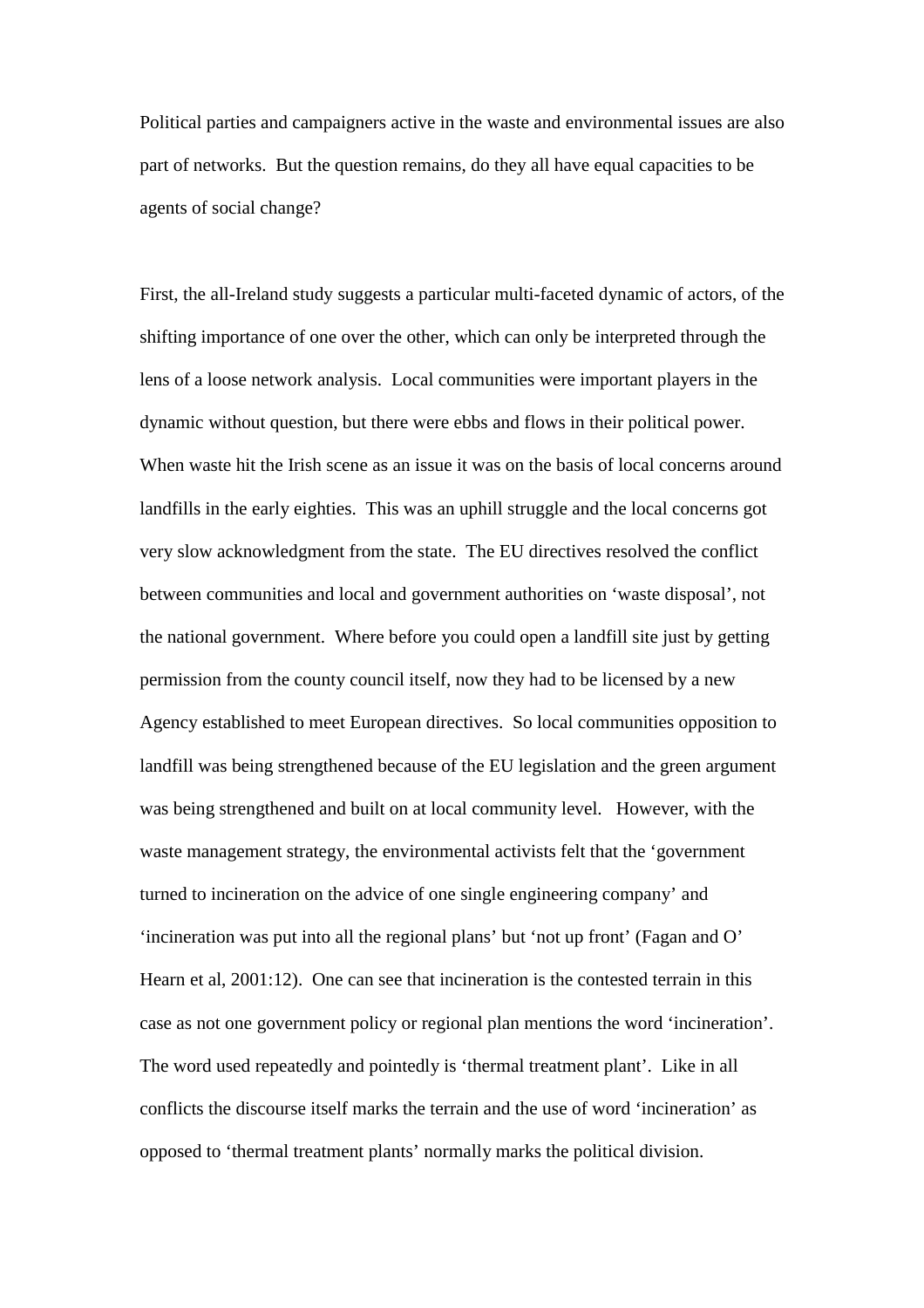Second, we see a clear incidence of this action being glocal -it was networked to global community action. In one anti-incineration campaign we observed the Internet was used from the very start to gain access to technical information and to build support from other similar groups. From as far away as Australia and from as close as Northern Ireland expertise, both technical and campaign-wise flowed in. There seemed little doubt that the participants' view of the world was transformed by this experience, and while the campaign was embedded in a locale it was clearly networked to the global environmental condition. Networking on environmental issues has become faster and more immediate due to 'network society'. Environmentalism, in the era of globalisation, supports and stimulates direct horizontal contacts between campaigners through the use of cyberpolitics and cybermedia. Evidence on the ground testified to Carnoy and Castell's argument that:

knowledge formation and power over knowledge in the global economy is moving out of control of the nation state, because innovation is globalised, because discourse on knowledge is outside the state's control, and because information is much more accessible than it was before thanks to technology and communications. (2001:11)

In speaking to actors involved in waste management there was considerable worry about the influence of commercial interests, specifically waste companies coming into the globalised waste market. In both jurisdictions the key worry from the environmentalists and local community activists was the role of 'big business', ie. incineration companies, in the implementation of the plan. They argued that there had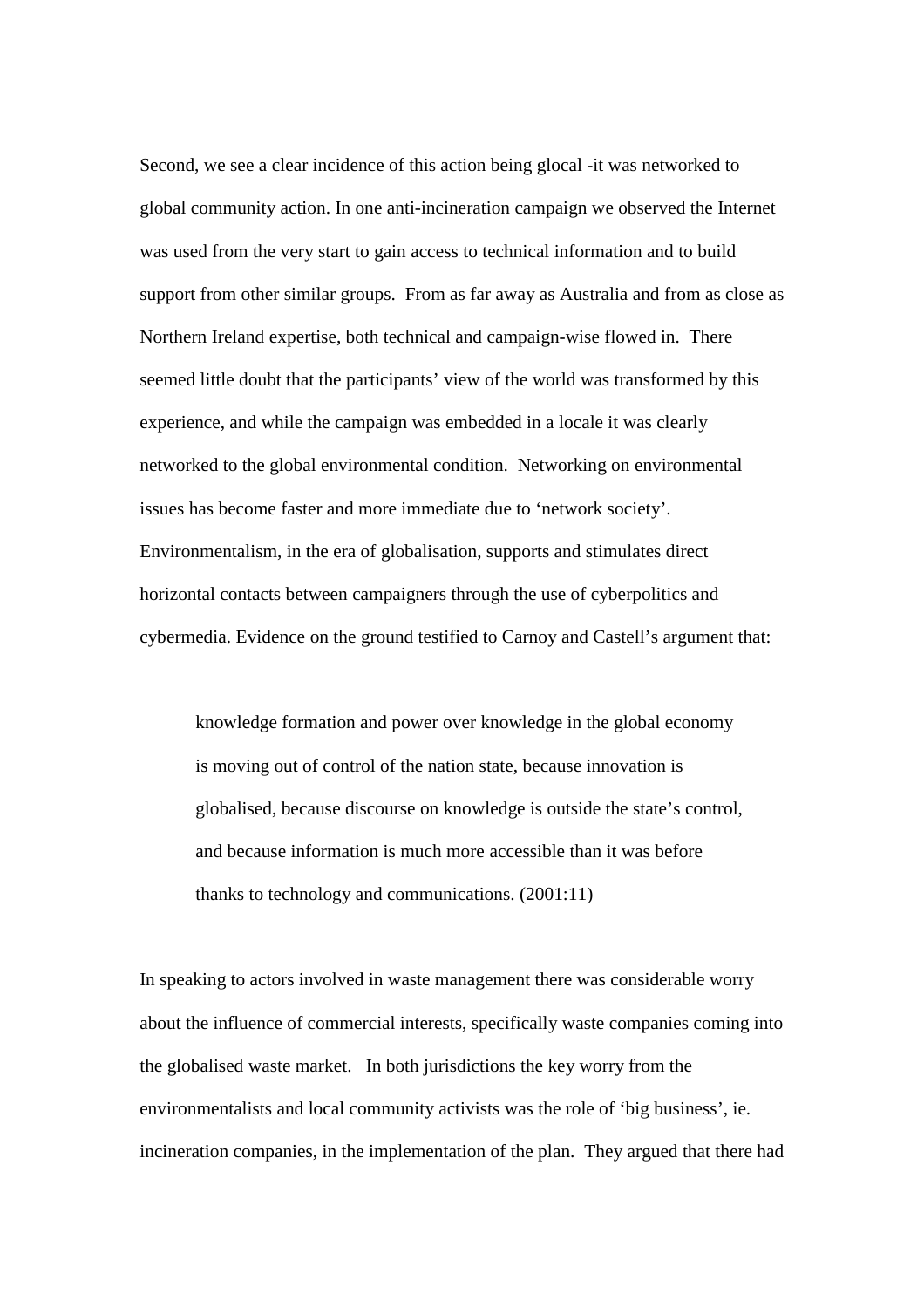been aggressive attempts by incinerator companies to lobby the government (Fagan and O'Hearn, 2000:17) and to lead strategy. As one put it '…the incineration industry, it is a bit of a dying industry and so they are looking for new avenues, they are looking for new places to go to build them, so they're looking to Eastern Europe and Ireland' (Fagan and O' Hearn et al, 2001: 16). This concurs with O'Brien's interpretation of the waste industry where he argues:

'This is a market whose rational economic actors are begging, cajoling, threatening and coercing the states of Europe to intervene politically into the circulation of wastes precisely because the 'spontaneous' emergence of markets does not generate the values they want out of the rubbish heap' (O'Brien, 1999:292).

It was felt that while the United States and Japan were trying to get away from incineration, Europe was lagging behind because there were 'vested interests' to be protected. The incineration companies were 'well known' as multinationals, but they would 'set up subsidiary companies' in Ireland. The environmentalists were paralleling the previous problem in the nation states of local authorities acquiring and mismanaging landfill sites ie. the so-called 'planning' of 'dumping', with the newer response of building incinerators . 'Okay so we can't dump everything anymore, so lets just burn it' was the analysis. They believed that in both cases the government was 'being wooed by or was wooing' large international companies and taking little responsibility for negative impacts on localised communities.

The transnational linkages that inform national social movements and state-based issue actors demonstrates that subjects and spaces are formed in the interstices of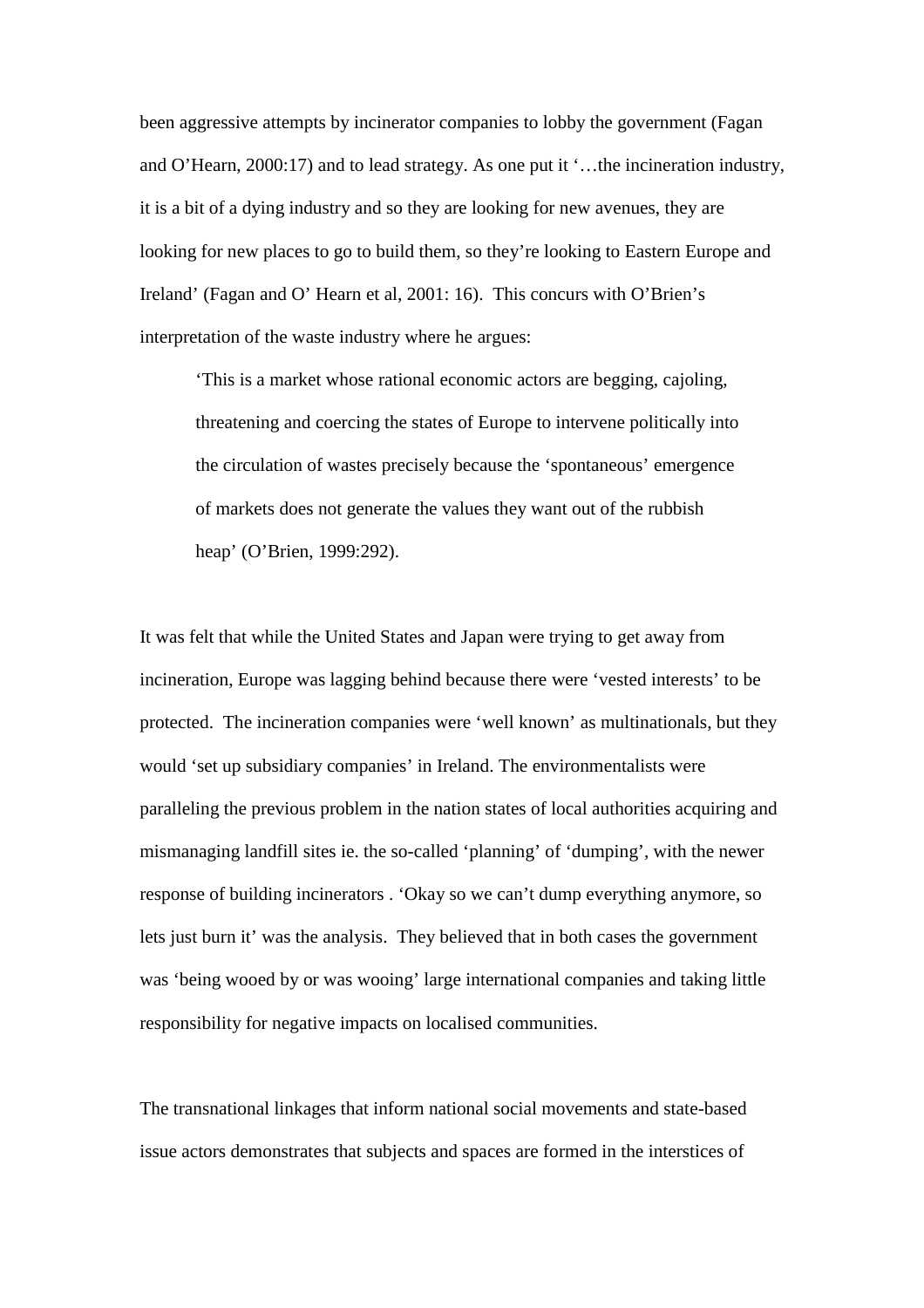complex political spaces that transcend national boundaries and state institutions (see Cohen and Rai, 2000). The negative view of incineration held by local communities, environmental campaigners and the environmental scientists was one informed by global flows of knowledge, political and technological, through mobile campaigners and cyberpolitics. The Southern government had turned to the 'experts', the engineers for a technological fix to the waste issue. An assumption was that they were the technocrats who held the key to the embedded knowledge and information of waste management. The surprising nature of the local action's response was that it managed to link up, with a push of a button on the keyboard, to the cyberpolitics of international protest against waste, that is, that there was a time-space intensification that aided the 'local' response to a surprising extent. The local action response was networked to a virtual community that could serve to disembed that technological waste information and democratise it beyond the 'professional' discourse.

Most interesting then, above the fact that the new electronic media made possible a new kind of environmentalist, networked, flexible, media-orientated action, is the interplay in the Irish situation between the politics of cyberspace and the politics of place. It is the dynamic interplay of these politics that makes them potentially most effective. As Escobar describes it, cyberpolitics can be effective if it fulfils two conditions: awareness of the dominant worlds (1999:32) (in this case the world of consumerism) and an ongoing tacking back and forth between cyberpolitics and political activism in the place where the activist resides.

Lest we get over-enthusiastic here, let me clarify. In terms of the networks and the transformation theme running through this article, the democratisation of knowledge,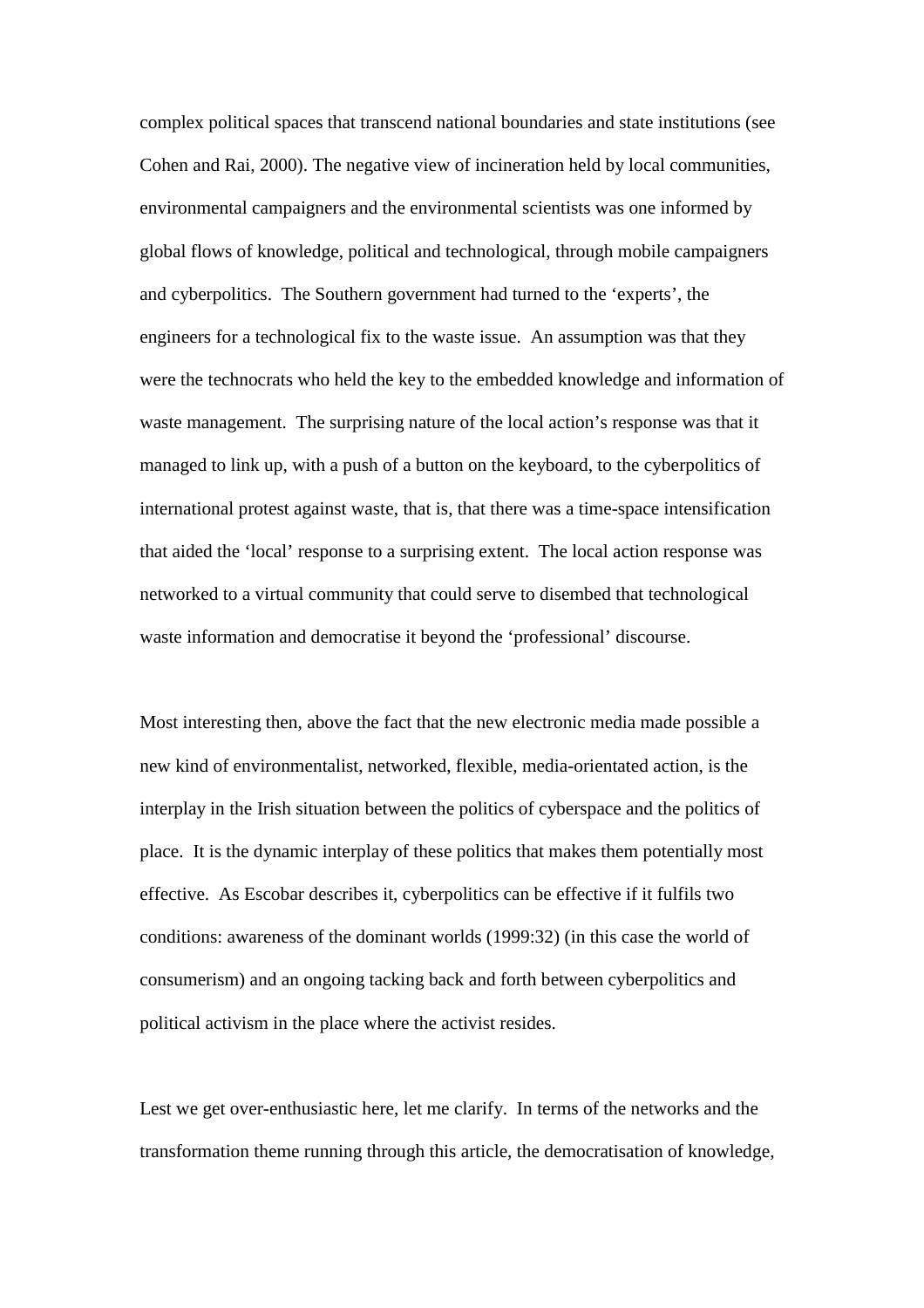which occurred through the electronic networking, facilitated a degree of social transformation. I would however strike a note of caution though against any 'Zapatista'(http://www.eco.utexas.edu/Homepages/Faculty/Cleaver/zapsincyber.html) interpretation of these glocal networked campaigns around waste management issues. Access to international best practice and campaigning resources is not the same as a new mode of revolution on a terrain as yet not colonised by capital as some see the Internet. There is, however, a small but growing body of evidence that electronic networks can be used to foster collective action. I am not referring here to electronic communication within an already existing transnational network of women, workers and environmentalists. Rather, I refer to these place-bound communities that Castells and others seem to see as somehow static and lost in a whirlwind of globalisation. Thus Christopher Mele (1999) reports on the use of the Internet to build effective collective action in a low-income public housing development in North Carolina. Mele refers to how 'The flexibility of the Internet proved useful in developing a surrogate electronic community and network and breaking down the isolation of Jervay and its residents' (Mele, 1999:305). Something similar can be seen in the Irish anti-incineration campaigns. There is evidence that global forces and global connections, in this case may have inspired 'social movements to seize control over their immediate but also their more distant worlds, challenging the mythology of an inexorable, runaway world' (Burawoy, 2000: 29). However, we need to bear in mind the enduring power of more traditional mediums such as newspapers and especially television where the general population was effectively being convinced that indeed, there is no alternative to incineration.

#### Conclusion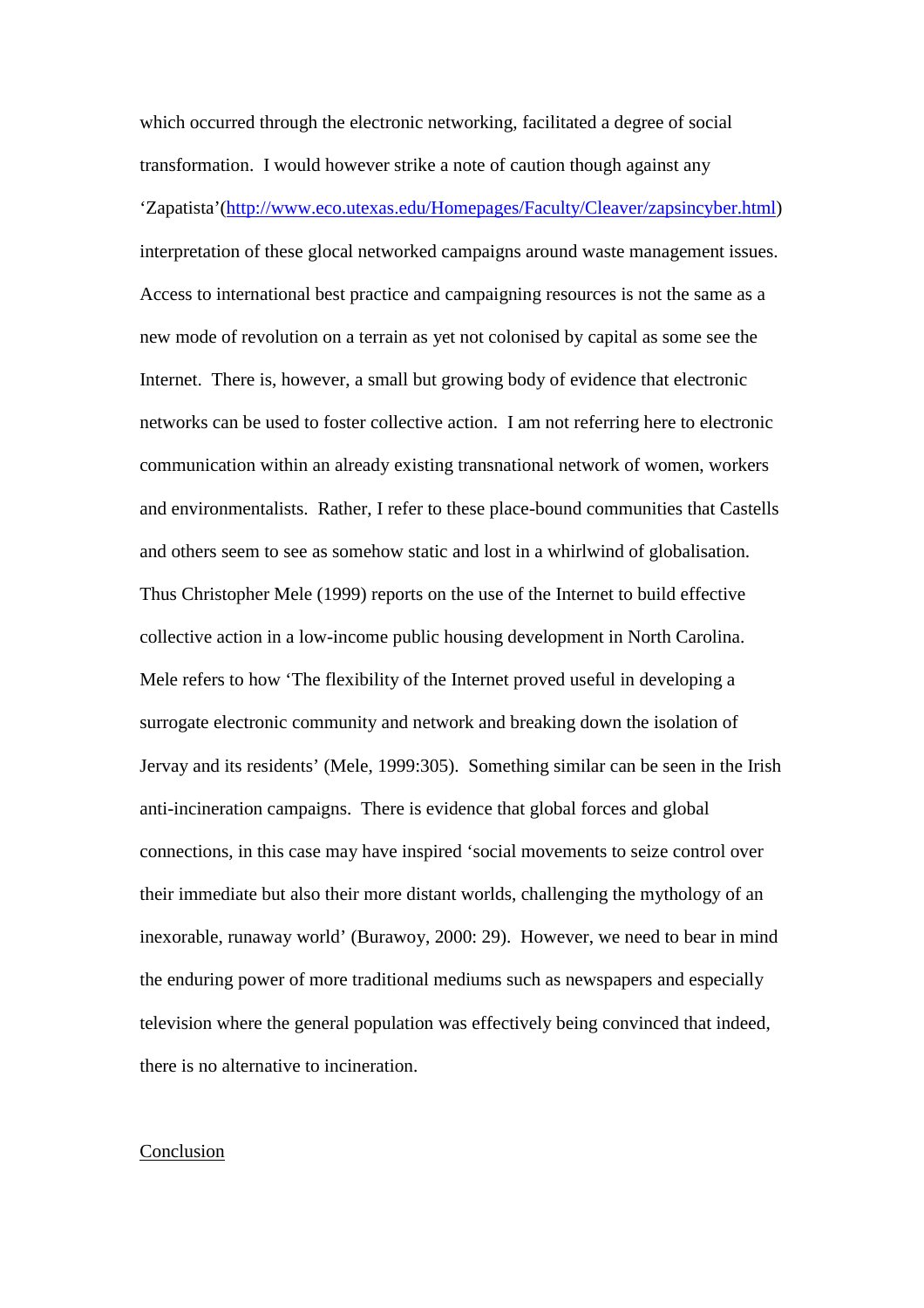We can contrast the politics of the sociological approach taken in our study with the politics of a report on waste management emerging in the same year from Forfás, the National Policy and Advisory Board for Enterprise, Trade, Science, Technology and Innovation set up to advise the Minister for Enterprise, Trade and Employment on matters relating to the development of industry in the state. Key Waste Management Issues in Ireland, 2001 (The Republic of Ireland) is the outcome of a Forfás task force set up to tackle the issue of waste management. This sets waste management clearly in the context of industrial development where waste facilities are seen as 'a factor towards the end' of maintaining competitiveness in the State's industrial policy (Harney, 2001 in Forfás). The report, according to the Tanaiste, is 'timely and welcome as a *reasoned* contribution to the current debate' [my italics] (Harney, 2001). But it does not take a sociologist to point out that waste management is a contested terrain in Ireland today -it is quite unavoidable if you read the paper or listen to the news- but it appears that it does take a sociologist to point out that waste is also a product of the social relations of global consumerism.

Throughout 2000-02 the national newspapers occasionally, and the local newspapers constantly, have covered the confrontations that developed as a result of attempts to implement waste management regional plans. In fact, my own interest developed when, having opted for a 'country life', the local newspaper 'The Meath Chronicle' consistently drew attention to the extent of the 'locals' response to proposed plans for incinerators. 'Locals' response in this case appeared to me to be exceedingly more than 'local'. They were newly imbibed with global social movements discourse on the environment, and deeply embedded in, and sometimes represented by, globally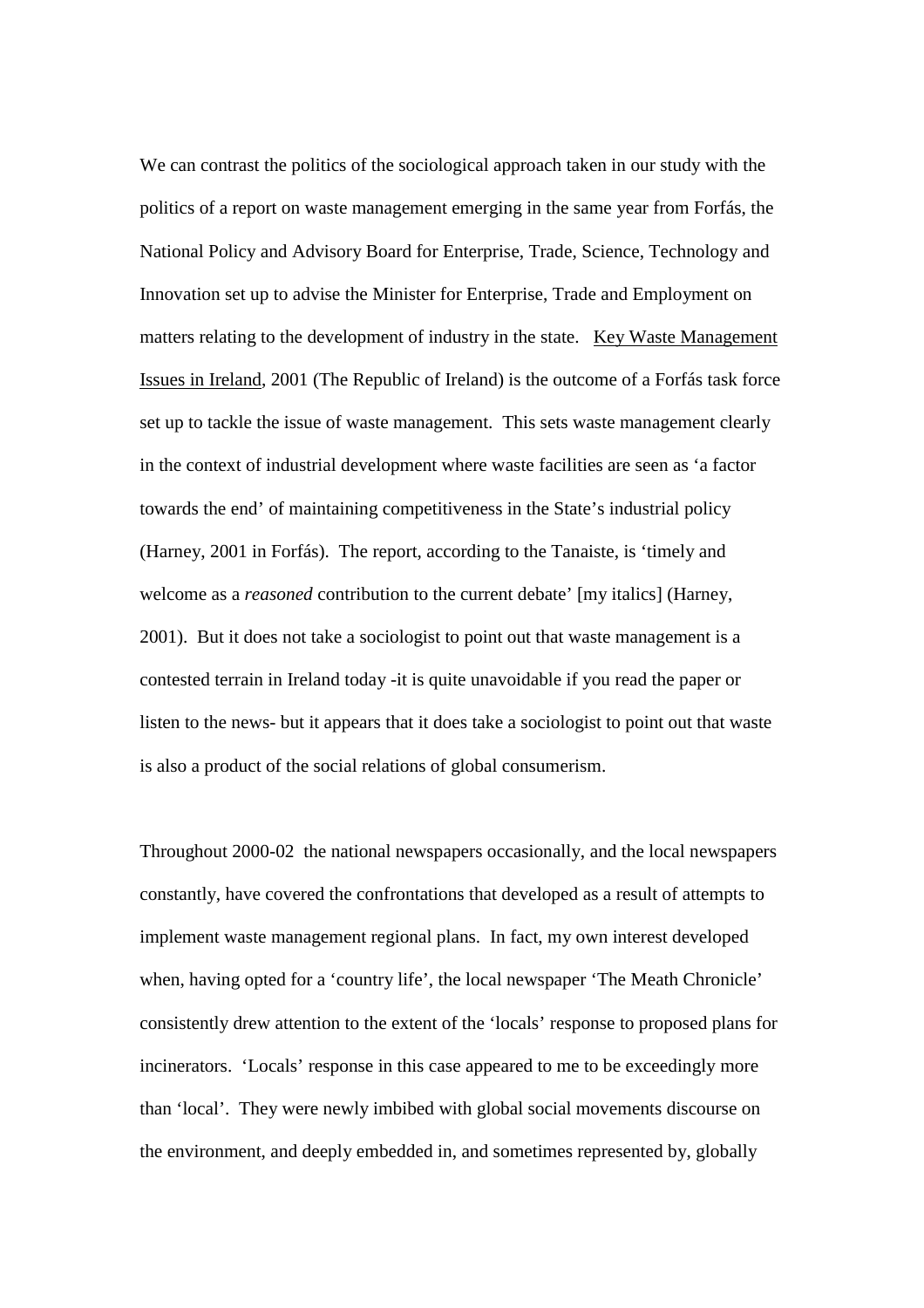networked expert environmental advice. The politics of the local regional plans for waste management appeared thus as a new 'glocal' politics, grounded in regions distant geographically from the core of Europe, but yet relating closely to transnational political processes. In the Republic, given that the terrain was not just contested but had become a 'burning issue' as one politician put it to us wittingly or unwittingly, to even write on the issue was itself seen as a source of contestation.

Our approach was to talk to representatives from all interested parties, enter into discourse with them and report on what each saw as the key issues, the nature of the 'crisis', and the drivers of waste plans. All parties initially welcomed this, but towards the end those who commissioned the research decided not to publish it, and from other powerful and well-funded quarters tactics were used to block the publishing of certain things certain representatives had said and to considerably delay publication. By contrast, a national environmentalist meeting was interrupted by the Chair to 'thank the people who did this study' and said that it had given them 'great heart'!

The intention of the study had been to enter into the contested terrain of waste in Ireland in order to understand and faithfully record the viewpoints of the contesting parties, and to analyse them from a social science perspective focusing on its social construction and the issue of governance since waste is indeed to be seen as an embodiment of social relations of consumerism. As we can see from the above so too is the research process. However, precisely because research processes are embodied in social relations, a reflexive, interpretative and critical analysis of 'glocalised' social processes has never been more necessary. Modernist sociology was divided between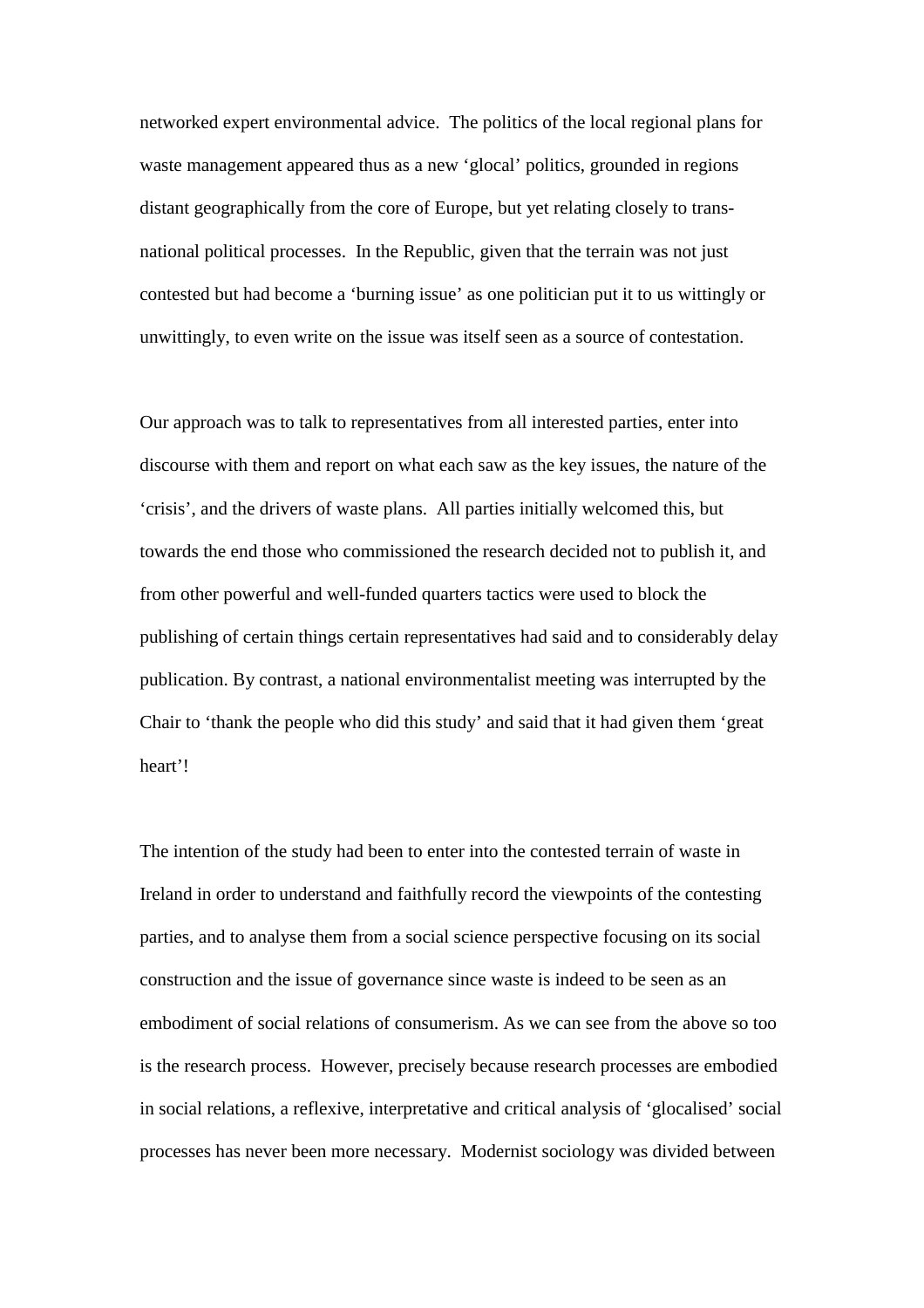those who favoured the structural macro picture and those who focused on social actions, its interpretation and the micro picture. What is offered in a grounded globalisation approach takes us a good way beyond this limited and limiting modernist formulation. A network analysis framework offers one way of bringing the best of interpretative sociology to bear if interactive effects are investigated for the meaning held by the actors engaged in them. Applied to 'glocalised wasting' in Ireland it allows us to ground our understanding of structure, power and agency through an understanding of the management of waste, itself a social/material effect of global consumer social relations. I have here taken a general networks approach in which society is seen as a process of interactive effects composed of both material and human forms. If we take this together with Don Delillo's insight that all civilization has evolved in response to the need to manage waste, the crisis in waste management points to fairly negative conclusions on our society's progress on sustainable development. Given the symbiotic relationship between the social and the environmental, a major challenge for humane governance is to identify the means by which to implement sustainable development practically and concretely. A major challenge for social theory at this particular moment in the history of the governance of waste, when powerful corporate actors who produce and 'dispose' of waste are strengthening their role, is to ensure that the discourses of all the players are heard, that all the nodes in the networks are uncovered, and that all are contextualised within a broader framework than economic profitability.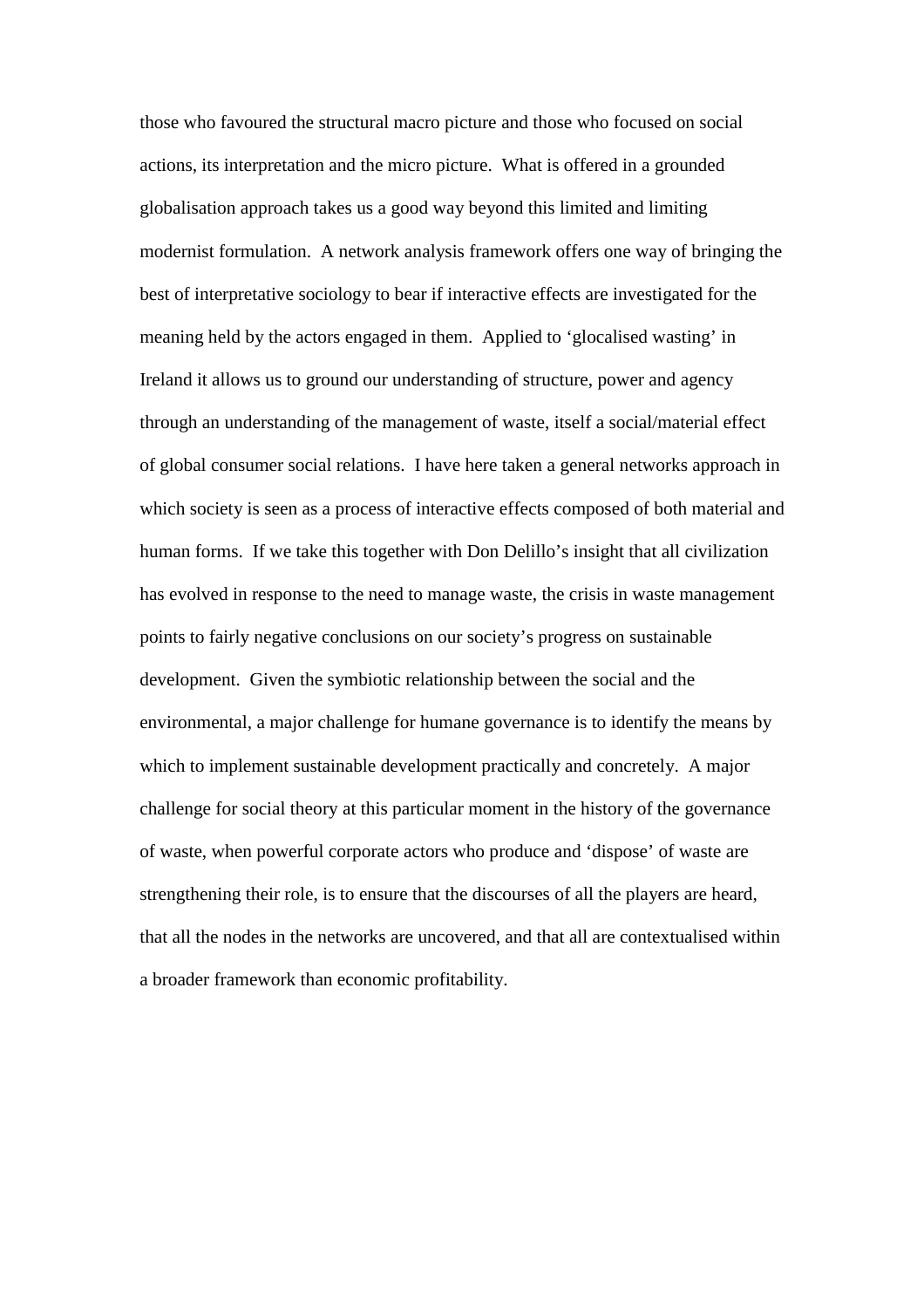#### References

Appadurai, A. 1996 *Modernity at Large: Cultural Dimensions of Globalization*. USA: University of Minnesota Press.

Becker, E. & T. Jahn (eds) *Sustainability and the Social Sciences*. London: Zed Books.

Burawoy, M. et al 2000 *Global Ethnography: Forces, Connections, and Imaginations in A Postmodern World*. California: University of California Press.

Carnoy M. and M. Castells 2001 'Globalisation , the Knowledge Society and the Network State' *Global Networks* 1,1: 1-19.

Castells, M. 2000 'Globalisation and Identity in the Network Society', *Prometheus* 4: 109-23.

Cerny, P. 2000 'Structuring the political arena: public goods, states and governance in a globalizing world' in R. Palan(ed) *Global Political Economy: Contemporary Themes*. London: Routledge.

Cohen, R and S. Rai 2000 *Global Social Movements*. London: Athlone Press.

DeLillo, D. 1997 Underworld. London: Picador

Department of the Environment, 2000 *Northern Ireland Waste Management Strategy.* Belfast.

Dirlik, A. 1999 'Place-based Imagination: Globalism and the Politics of Place'*Review* xxii, 2: 151-87.

Dicken, P., P.Kelly, K. Olds& H. Wai-Chung Yeung 2001 'Chains and Networks, territories and scales: towards a relational framework for analysing the global economy' *Global Networks* 1, 2: 89-113.

Environmental Protection Agency 1998 *National Waste Database Summary.*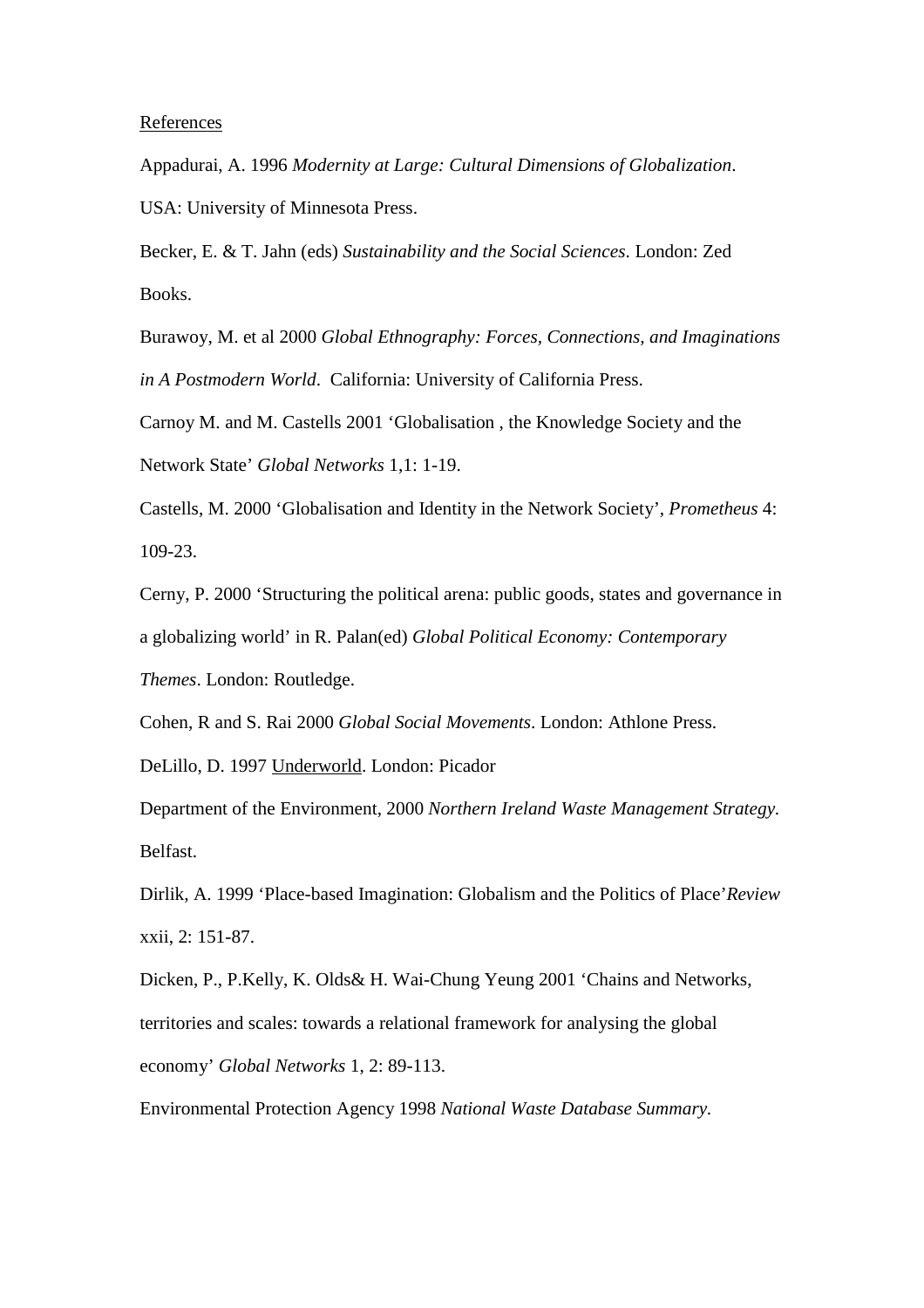Escobar, A. 1999 'Gender, Place and Networks: A Political Ecology of Cyberculture' in W. Harcourt (ed) *Women@Internet:Creating New Cultures in Cyberspace*. London: Zed Books.

European Commission 1999 *EU Focus on Waste Management*. Luxemburg: European Community.

European Environment Agency 1999 *Environment in the European Union at the Turn of the Century*. Luxemburg: EC Publications.

Fagan, H., D. O Hearn, G. Mc Cann & M. Murray 2001 *Waste Management Strategy: A Cross Border Perspective*. Maynooth: National Institute for Regional and Spatial Analysis.

Forfás 2001 *Key Waste management Issues in Ireland.*

Gereffi, G. 1994 'The organisation of buyer-driven global commodity chains: How

US retailers shape overseas production' pp.95-122 in G. Gereffi and M. Korzeniewicz

(eds) *Commodity Chains and Global Capitalism*. Connecitut: Praeger.

Greenpeace 1993 *The International Trade in Toxic Wastes: An International*

*Inventory*. Washington: Greenpeace International.

Guardian, 2002 'Bank loses £100m in two-minute frenzy'. By J. Treanor and N. Hume, September  $21<sup>st</sup>$ , p.1.

Guardian 2002 'Nuclear ship face protest flotilla'. September 16<sup>th</sup>, p.3.

Harney, M. 2001 'Foreword by An Tánaiste and Minister for Enterprise, Trade and Employment' in Forfás *Key Waste management Issues in Ireland.*

Harvey, L. 1990 *Critical Social Research*. London: Unwin Hyman.

Held, D., A. Mc Grew, D. Goldblatt & J. Perraton 1999 *Global Transformations:*

*Politics, Economics and Culture*. Cambridge: Polity.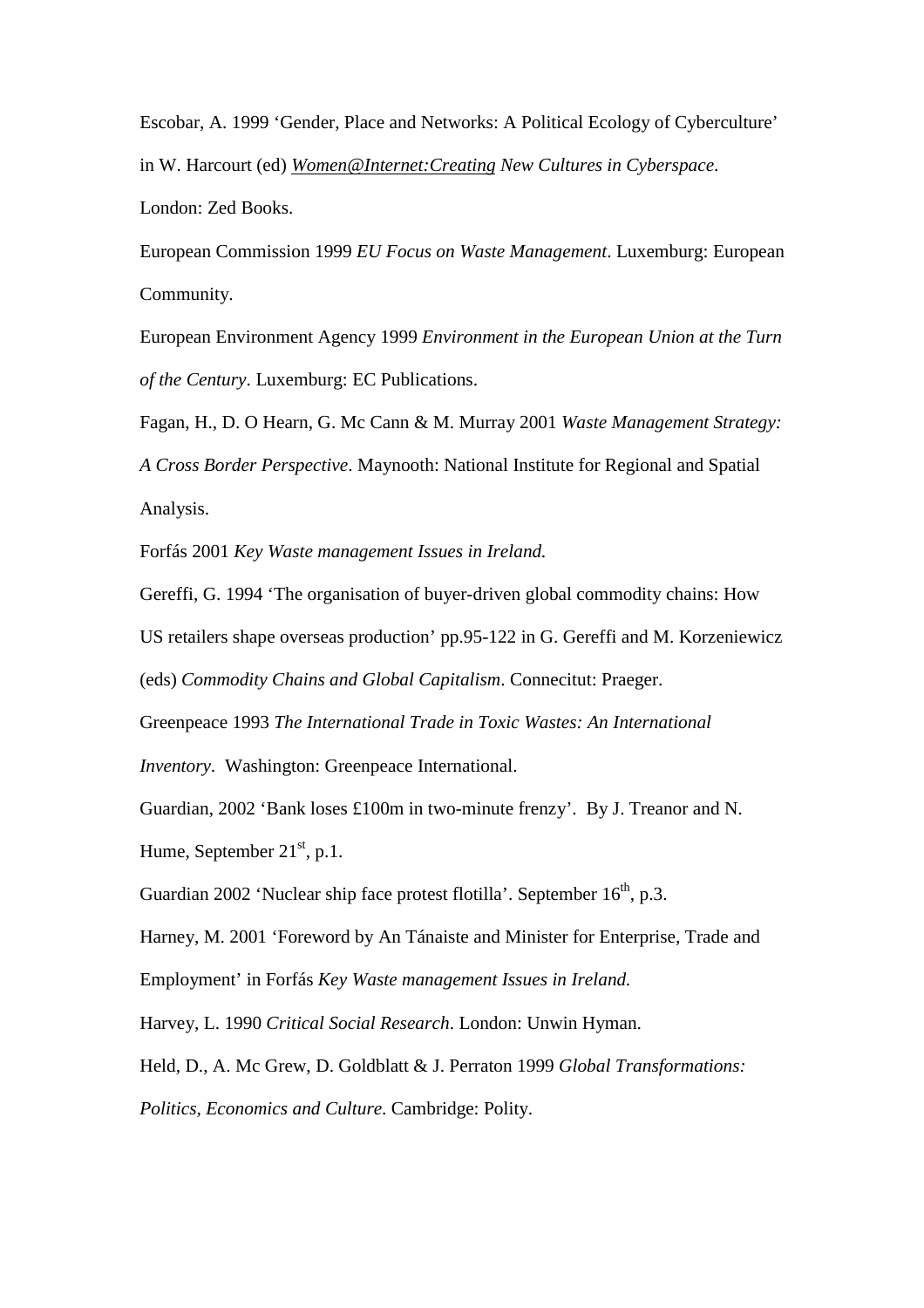Hochschild, A. R. 2001 'Global Care Chains and Emotional Surplus Value' pp. 130- 147 in W. Hutton and A. Giddens (eds) *On the Edge: Living with Global Capitalism*. London: Vintage.

Irish Times 2002 'Minister wants to fast-track planning on waste'. By F. Mc Donald, August  $12^{th}$ : p.1.

Irish Times 2002 'Waste crisis is worse than had been thought'. By F. Mc Donald, August  $12^{th}$ , p.12.

Latour, B. 1997 'On Recalling ANT' http://www.lancs.ac.uk/sociology

Law, J. 1992 'Notes on the theory of the Actor Network: Ordering, Strategy and

Heterogeneity' http://www.comp.lancs.ac.uk/sociology/soc054jl.html

Massey, D. 2000 'The Geography of Power' *Red Pepper*, July Issue.

Mele. C. 1999 'Cyberspace and Disadvantaged communities: The Internet as a tool for collective action' in M.Smith and P. Kollock (eds) *Communities in Cyberspace*. London: Routledge.

Murray,R. 1999 *Creating Wealth from Waste*. London: Demos.

O, Brien, M. 1999 'Rubbish Values: Reflections on the Political Economy of Waste', *Science as Culture*, Vol.8, 3:269-95.

O, Brien, M 1999 'Rubbish-Power: Towards a Sociology of the Rubbish Society' pp. 262-277 in J. Hearn and S. Roseneil (eds) *Consuming Cultures: Power and Resistance*. London: Macmillan.

Powell, W.W. and L. Smith-Doerr 1994 'Networks and economic life'pp368-402 in N.J. Smelser and R. Swedberg (eds) *The Handbook of Economic Sociology*. Princeton: Princeston University Press.

Prigogine, I. 2000 'The Networked Society' *Journal of World-Systems Research*. 3, Fall/Winter: 892-898.